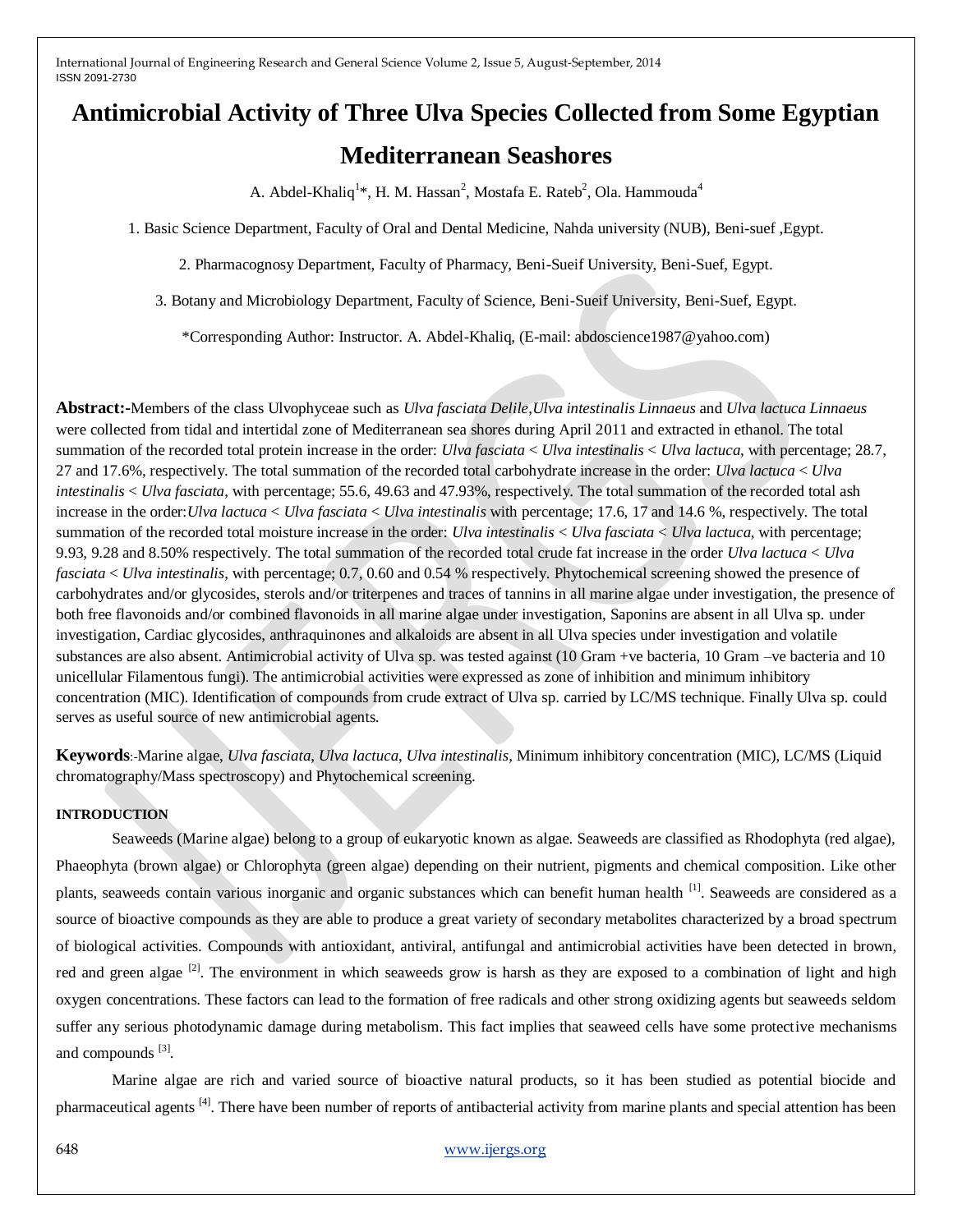reported for antibacterial and antifungal activities related to marine algae against several pathogens <sup>[5]</sup>. The antibacterial activity of seaweeds is generally assayed using extracts in various organic solvent for example acetone, methanol-toluene, ether and chloroformmethanol <sup>[6]</sup>. Using of organic solvents always provides a higher efficiency in extracting compounds for antimicrobial activity <sup>[7]</sup>.

In recent years, several marine bacterial and protoctist forms have been confirmed as important source of new compounds potentially useful for the development of chemotherapeutic agents. Previous investigations of the production of antibiotic substances by aquatic organisms point to these forms as a rich and varied source of antibacterial and antifungal agents. Over 15,000 novel compounds have been chemically determined. Focusing on bioproducts, recent trends in drug research from natural sources suggest that algae are a promising group to furnish novel biochemically active substances<sup>[8]</sup>. Seaweeds or marine macro algae are the renewable living resources which are also used as food and fertilizer in many parts of the world. Seaweeds are of nutritional interest as they contain low calorie food but rich in vitamins, minerals and dietary fibres <sup>[9]</sup>. In addition to vitamins and minerals, seaweeds are also potentially good sources of proteins, polysaccharides and fibres <sup>[10]</sup>. The lipids, which are present in very small amounts, are unsaturated and afford protection against cardiovascular pathogens.

#### **2. MATERIALS AND METHODS**

#### **2.1. Collection and identification of seaweeds**

The studied algal species collected from the inter-tidal region of Mediterranean Sea shores between Ras elbar and Baltim. Seaweeds were identified as *Ulva lactuca*, *Ulva fasciata* and *Ulva intestinalis* (Green algae). The identification of the investigated marine algae was kindly verified by Prof. Dr. Ibrahim Borie and Prof. Dr. Neveen Abdel-Raouf, Botany Department Faculty of Science, Beni-sweif University, Egypt.

### **2.2. Preparation of seaweed extracts**

The collected seaweeds *Ulva lactuca*, *Ulva fasciata* and *Ulva intestinalis* were cleaned and the necrotic parts were removed hundred gram of powdered sea weeds were extracted successively with 200 mL of solvent (Ethanol 70%) in Soxhelet extractor until the extract was clear. The extracts were evaporated to dryness reduced pressure using rotary vacuum evaporator and the resulting pasty form extracts were stored in a refrigerator at 4°C for future use.

#### **2.3. Collection of test microbial cultures**

Twenty different bacterial cultures and ten fungal cultures were procured from Biotechnological Research Center, AL-Azhar University (for boys), Cairo, Egypt. ten different fungal isolates were used in this present study. The fungal cultures were procured from Biotechnological Research Center, AL-Azhar University (for boys), Cairo, Egypt.

# **2.4. Determination of Antibacterial activity of** *Ulva* **species.**

#### **2.4.1. Bacterial inoculum preparation**

Bacterial inoculum was prepared by inoculating a loopful of test organisms in 5 ml of Nutrient broth and incubated at 37°C for 3-5 hours till a moderate turbidity was developed. The turbidity was matched with 0.5 M.C. Farland standards and then used for the determination of antibacterial activity.

# **2.4.2. Well diffusion method**

The antibacterial activities of investigated *Ulva* species were determined by well diffusion method proposed by Rahman et al., (2001)<sup>[11]</sup>. The solution of 50 mg/ml of each sample in DMSO was prepared for testing against bacteria. Centrifuged pellets of bacteria from a24 h old culture containing approximately 104 -106 CFU (Colony forming Unit) per ml were spread on the surface of Nutrient agar (typetone 1%, Yeast extract 0.5%, agar 1%, 100 ml of distilled water, PH 7.0) which autoclaved under 12oC for at least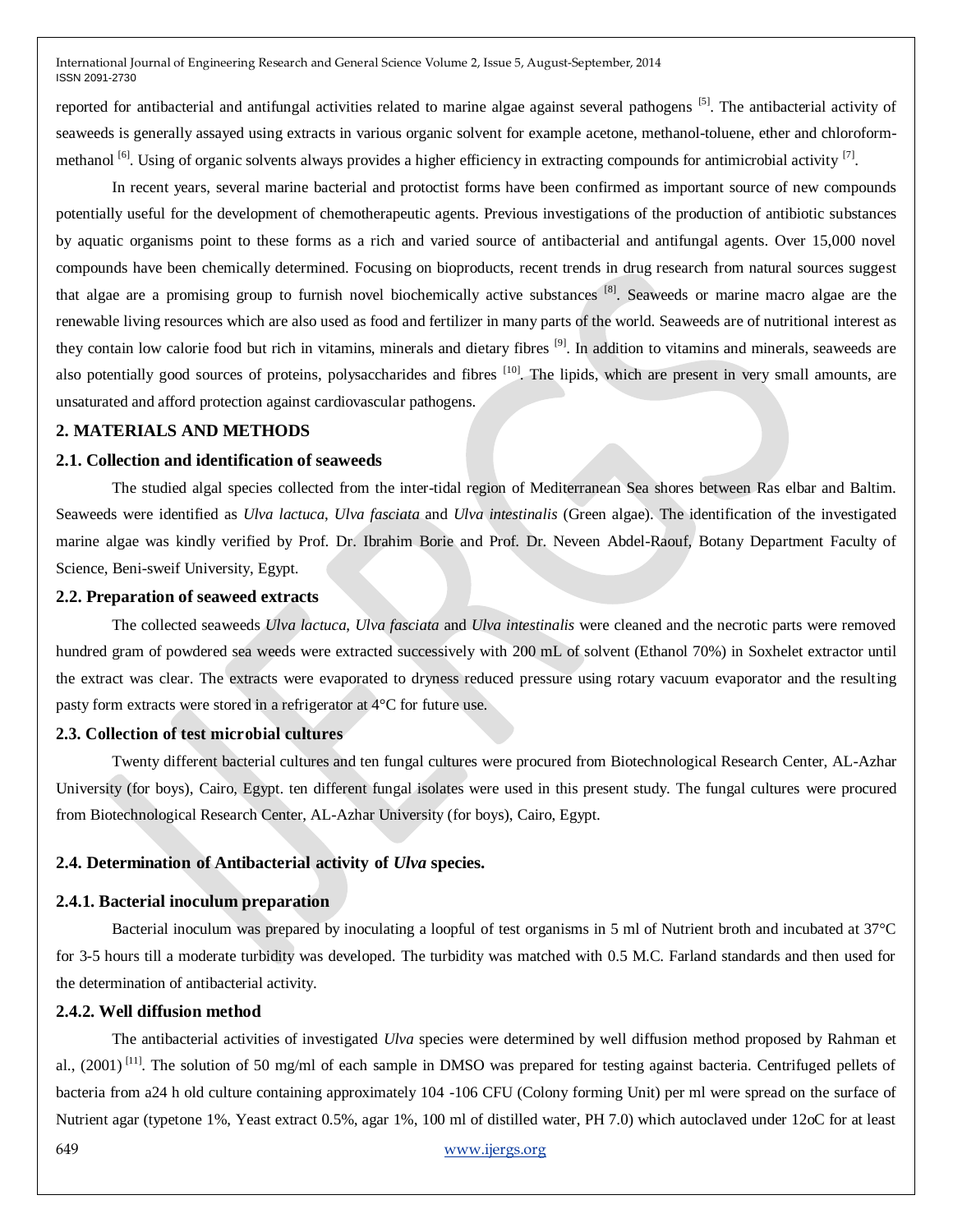20 min.Wells were created in medium with the help of a sterile metallic bores and then cooled down to 45oC.The activity was determined by measuring the diameter of the inhibition zone (in mm).100µl of the tested samples (100mg / ml) were loaded into the wells of the plates. All samples was prepared in Dimethyl Sulfoxide (DMSO), DMSO was loaded as control. The plates were kept for incubation at 37oC for 24h and then the plates were examined for the formation of zone of inhibition. Each inhibition zone was measured three times by caliper to get an average value. The test was performed three times for each bacterium culture. Penicillin G and Streptomycin were used as antibacterial standard drugs.

#### **2.4.3. Minimum inhibitory concentration**

Minimum inhibitory concentration (MIC) of investigated sea weeds against bacterial isolates were tested in Mueller Hinton broth by Broth macro dilution method. The seaweed extracts were dissolved in 5% DMSO to obtain 128mg/ml stock solutions. 0.5 ml of stock solution was incorporated into 0.5 ml of Muller Hinton broth for bacteria to get a concentration of 80, 40, 20, 10, 5, 2.50 and 1.25 mg/ml for investigated sea weeds extracts and 50ml of standardized suspension of the test organism was transferred on to each tube. The control tube contained only organisms and devoid of investigated *Ulva* species. The culture tubes were incubated at 37oC for 24 hours. The lowest concentration, which did not show any growth of tested organism after macroscopic evaluation was determined as Minimum inhibitory concentration (MIC).

### **2.5. Determination of Antifungal activity**

### **2.5.1. Well diffusion method**

The antibacterial activities of investigated *Ulva* species were determined by well diffusion method proposed by Rahman et al.  $(2001)$ <sup>[12]</sup>. Petri plates were prepared by Sabourad dextrose agar plates: A homogenous mixture of glucose-peptone-agar(40:10:15) was sterilized by autoclaving at 121oC for 20 min. The sterilized solution (25ml) was poured in each sterilized petridish in laminar flow and left for 20 min to form the solidified sabourad dextrose agar plate .These plates were inverted and kept at 30oC in incubator to remove the moisture and check for any contamination. Antifungal assay: Fungal strain was grown in 5mL Sabourad dextrose broth (glucose: peptone; 40:10) for3-4 days to achieve 105 CFU/ml cells. The fungal culture (0.1ml) was spread out uniformly on the Sabourad dextrose agar plates. Now small wells of size (4mm×20mm) were cut into the plates with the help of well cutter and bottom of the wells were sealed with 0.8 % soft agar to prevent the flow of test sample at the bottom of the well.100µl of the tested samples (10mg/ml) were loaded into the wells of the plates .All Samples was prepared in dimethyl sulfoxide (DMSO), DMSO was loaded as control. The plates were kept for incubation at 30oC for 3-4 days and then the plates were examined for the formation of zone of inhibition. Each inhibition zone was measured three times by caliper to get an average value. The test was performed three times for each fungus. Amphotericin B was used as antifungal standard drugs.

### **2.5.2. Minimum inhibitory concentration**

Minimum inhibitory concentrations (MIC) of investigated *Ulva* species extracts against fungal isolates were tested in Sabouraud's dextrose broth by Broth macro dilution method. The *Ulva* species extracts were dissolved in 5% DMSO to obtain 128mg/ml stock solutions. 0.5 ml of stock solution was incorporated into 0.5 ml of Sabouraud's dextrose broth for fungi to get a concentration of 64, 32, 16, 8, 4, 2 and 1 mg/ml for *Ulva* species extracts and 50ml of standardized suspension of the test organism was transferred on to each tube. The control tube contained only organisms and devoid of seaweed extracts. The culture tubes were incubated at 28oC for 48 hours (yeasts) and 72 hours (molds). The lowest concentration, which did not show any growth of tested organism after macroscopic evaluation was determined as Minimum inhibitory concentration (MIC).

# **2.6. Estimation of nutritional value of algal species**

#### **2.6.1. Protein estimation**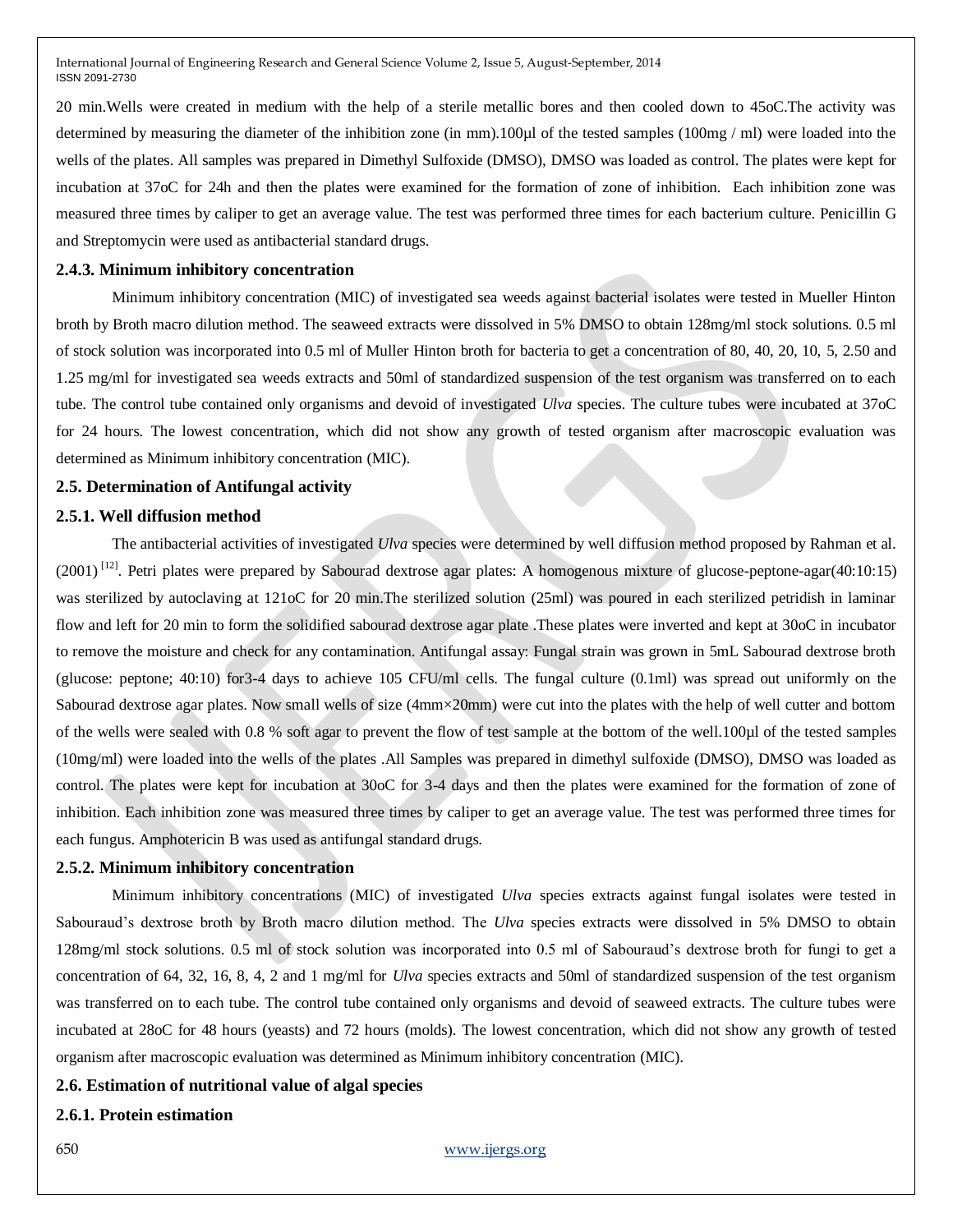The protein fraction (% of DW) was calculated from the elemental N determination using the nitrogen-protein conversion factor of 6.25 according to AOAC  $(1995)$ <sup>[13]</sup>.

# **2.6.2. Carbohydrates estimation**

The total carbohydrate was estimated by following the phenol-sulphuric acid method of Dubois et al.  $(1956)$  <sup>[14]</sup>, using glucose as standard.

# **2.6.3. Lipid estimation**

Lipids were extracted with a chloroform-methanol mixture  $(2.1 \text{ v/v})$ . The lipids in chloroform were dried over anhydrous sodium sulphate, after which the solvent was removed by heating at  $80°C$  under vacuum AOAC (2000)<sup>[15]</sup>.

### **2.6.4. Moisture estimation**

The moisture content was determined by oven method at 105°C until their constant weight was obtained.

# **2.6.5. Moisture estimation**

Ash content was acquired by heating the sample overnight in a furnace at 525°C and the content was determined gravimetrically.

# **2.7. Preliminary Phytochmical Tests**

Preliminary phytochmical tests for identification of alkaloids, anthraquinones, coumarins, flavonoids, saponins, tannins, and terpenes were carried out for all the extracts using standard qualitative methods that have been de- scribed previously [16-20].

# **2.8. Liquid chromatography / Mass spectroscopy (LCMS)**

High resolution mass spectrometric data were obtained using a Thermo Instruments MS system (LTQ XL/LTQ Orbitrap Discovery) coupled to a Thermo Instruments HPLC system (Accela PDA detector, Accela PDAautosampler, and Accela pump).The following conditions were applied: capillary voltage 45 V, capillary temperature 260°C, auxiliary gas flow rate 10-20 arbitrary units, sheath gas flow rate 40-50 arbitrary units, spray voltage 4.5 kV, mass range 100\_2000 amu (maximum resolution 30 000). The exact mass obtained for eluted peaks was used to deduce the possible molecular formulae for such mass, and these formulae were searched in Dictionary of Natural Products, CRC press, online version, for matching chemical structures.

# **3. RESULTS AND DISCUSSION**

# **3.1. Identification of the marine Algae.**

Seaweeds were identified as *Ulva lactuca*, *Ulva fasciata* and *Ulva intestinalis* **(Green algae: Chlorophyta)**.The identification of the investigated marine algae was kindly verified by Dr. Ibrahim Borai Ibrahim, Professor of Phycology, Botany & Microbiology Department Faculty of Science, Beni-suef University, Egypt and Prof. Dr. Nevein Abdel-Rouf Mohamed, Professor of Phycology and Head of Botany & Microbiology Department, Faculty of Science, Beni-suef University.

# **3.2. Antimicrobial activity.**

No zone of inhibition was seen in DMSO control and the positive control Ampicillin showed zone of inhibition ranging from  $(28.7 \pm 0.2 \text{ mm to } 16.4 \pm 0.3 \text{ mm})$  against the Gram positive bacteria pathogens.

# **3.2.1 Antimicrobial activity of** *Ulva lactuca*

# **3.2.1.1 Antimicrobial activity of** *Ulva lactuca* **against Gram +ve bacteria**

*Ulva lactuca* showed highest mean zone of inhibition (22.0±0.8) against the Gram positive bacteria *Staphylococcus aureus*  followed by *Staphylococcus saprophyticus* (19.8±0.3mm)*, Streptococcus mutans* (17.8±0.9mm)*, Bacillus subtilis* (17.5±0.3mm)*, Streptococcus pyogenes* (14.2±0.5mm)*, Bacillus cereus* (12.6±0.1mm) *and Staphylococcus epidermidis* (10.5±0.4)*.Gram positive*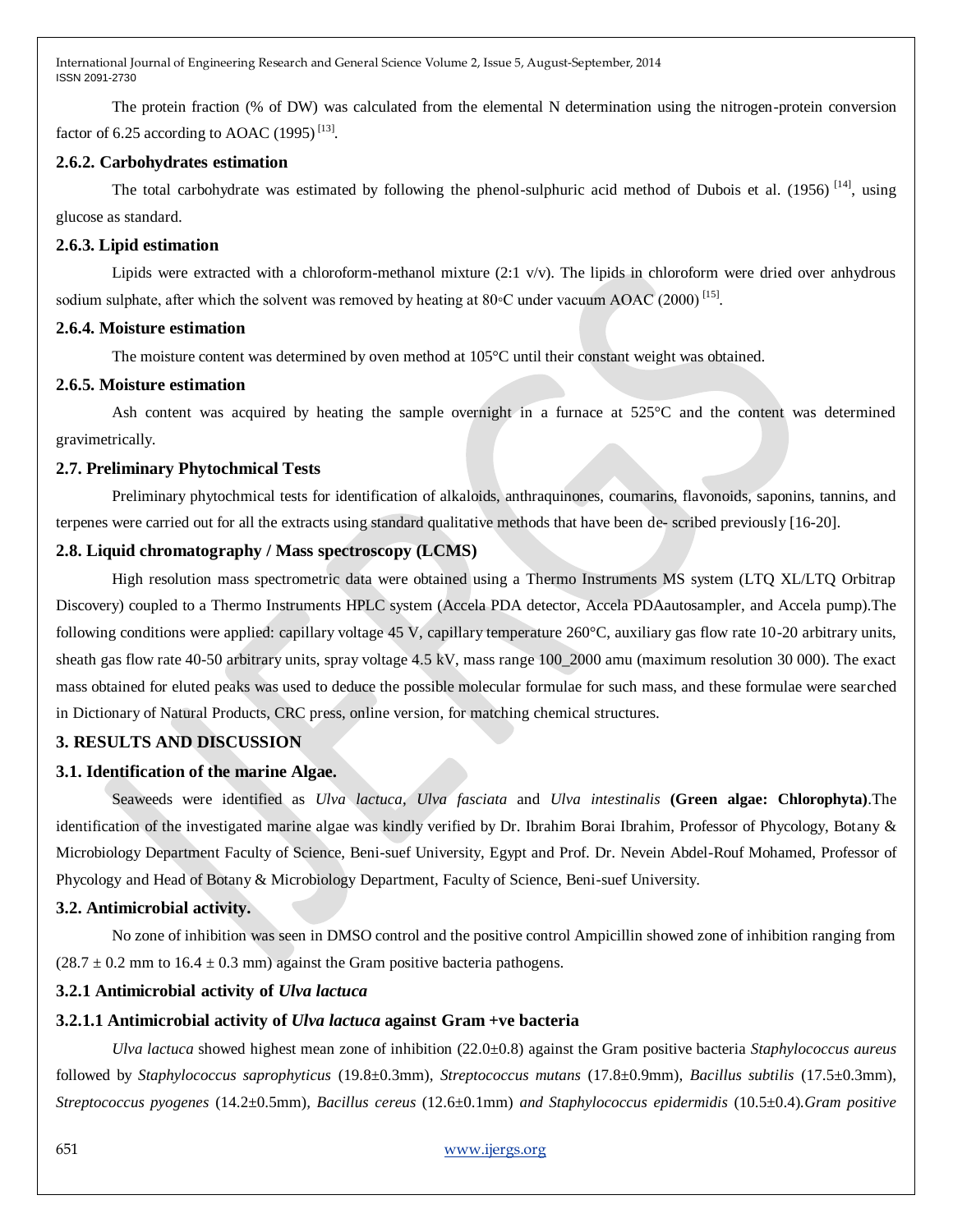*bacteria, Streptococcus pneumonia, Enterococcus faecali* and *Corynebacterium diphtheria* showed highly resistance against *Ulva lactuca* crude extract.

# **3.2.1.2 Antimicrobial activity of** *Ulva lactuca* **against Gram -ve bacteria**

Concering about extract of *Ulva lactuca* against Gram negative bacteria, maximum zone of inhibition was recorded against *Slamonella typhimurium* (22.1±0.5mm) followed by *Serratia marcescens* (20.8±0.6mm), *Escherichia coli* (20.2±0.2mm) and *Neisseria meningitides* (15.9±0.6mm). *Ulva lactuca* showed lowest mean zone of inhibition (12.2±0.7mm) against *Klebsiella pneumonia* followed by *Haemophilus influenza* (13.2±0.8mm). Gram negative bacteria*, Pseudomonas aeruginosa*, *Proteous vulgaris*, *Yersinia enterocolitica* and *Shigella flexneria* showed highly resistance against *Ulva lactuca* crude extract.

# **3.2.1.3 Antimicrobial activity of** *Ulva lactuca* **against Unicellular & Filamentous fungi**

*Ulva lactuca* showed highest mean zone of inhibition (23.2±0.3mm) against the pathogenic fungi *Geotricum candidum*  followed by *Candida albicans* (22.5±0.7mm), *Aspergillus clavatus* (21.6±0.7mm), *Aspergillus fumigatus* (19.9±0.8mm), *Rhizopus oryzae* (19.7±0.7mm) and *Mucor circinelloides* (15.8±0.3mm).*Ulva lactuca* showed lowest mean zone of inhibition against *Penicillium marneffei* (10.3±0.1mm). Pathogenic fungi, *Syncephalastrum racemosum, Absidia corymbifera* and *Stachybotrys chartarum* showed highly resistance against *Ulva lactuca* crude extract.

# **3.2.2 Antimicrobial activity of** *Ulva intestinalis*

# **3.1.2.1 Antimicrobial activity of Ulva lactuca against Gram +ve bacteria**

*Ulva intestinalis* showed highest mean zone of inhibition (17.9±0.3 mg/ml) against the Gram positivebacteria *Staphylococcus saprophyticus* followed by *Streptococcus mutans* (16.5±0.1 mg/ml), *Bacillus subtilis* (15.5±0.7 mg/ml)*, Streptococcus pyogenes*  (11.8±0.1 mg/ml)*, Bacillus cereus* (10.9±0.2 mg/ml) *and Staphylococcus epidermidis* (8.7±0.2 mg/ml)*. Gram positive bacteria, Streptococcus pneumonia, Enterococcus faecali and Corynebacterium diphtheria* showed highly resistance against *Ulva intestinalis*  crude extracts.

### **3.2.2.2 Antimicrobial activity of** *Ulva intestinalis* **against Gram -ve bacteria**

*Ulva intestinalis* showed the highest activity against *Slamonella typhimurium* (20.8± 0.9 mg/ml) followed by *Serratia marcescens* (18.9±0.5 mg/ml), *Escherichia coli* (18.2±0.9 mg/ml), *Neisseria meningitides* (14.2±0.5 mg/ml), *Haemophilus influenza* (10.2±0.1 mg/ml) and *Klebsiella pneumonia* (10.2±0.1 mg/ml). Gram negative bacteria, *Pseudomonas aeruginosa*, *Proteous vulgaris*, *Yersinia enterocolitica* and *Shigella flexneria* showed highly resistance against *Ulva intestinalis* crude extract.

# **3.2.2.3 Antimicrobial activity of** *Ulva intestinalis* **against Unicellular & Filamentous fungi**

*Ulva intestinalis* showed highest mean zone of inhibition (21.7±0.1 mg/ml) against the pathogenic fungi *Geotricum candidum* followed by *Aspergillus clavatus* (20.1±0.3 mg/ml), *Candida albicans* (19.3±0.5 mg/ml), *Aspergillus fumigatus* (17.8± 0.7 mg/ml), *Rhizopus oryzae* (16.4±0.5 mg/ml), *Mucor circinelloides* (13.7±0.2 mg/ml) *and Penicillium marneffei* (10.3±0.1mg/ml). Pathogenic fungi, *Syncephalastrum racemosum, Absidia corymbifera and Stachybotrys chartarum* showed highly resistance against *Ulva intestinalis* crude extract.

# **3.2.3 Antimicrobial activity of** *Ulva fasciata*

# **3.2.3.1 Antimicrobial activity of** *Ulva fasciata* **against Gram +ve bacteria**

*Ulva fasciata* showed highest mean zone of inhibition (22.2±0.6 mg/ml) against the Gram positive bacteria *Staphylococcus aureus* followed by *Staphylococcus saprophyticus* (19.6±0.4 mg/ml), *Bacillus subtilis* (17.9±0.9 mg/ml), *Streptococcus mutans* (17.9±0.1 mg/ml), *Streptococcus pyogenes* (14.7±0.3 mg/ml), *Bacillus cereus* (12.9±0.1mg/ml) and *Staphylococcus epidermidis*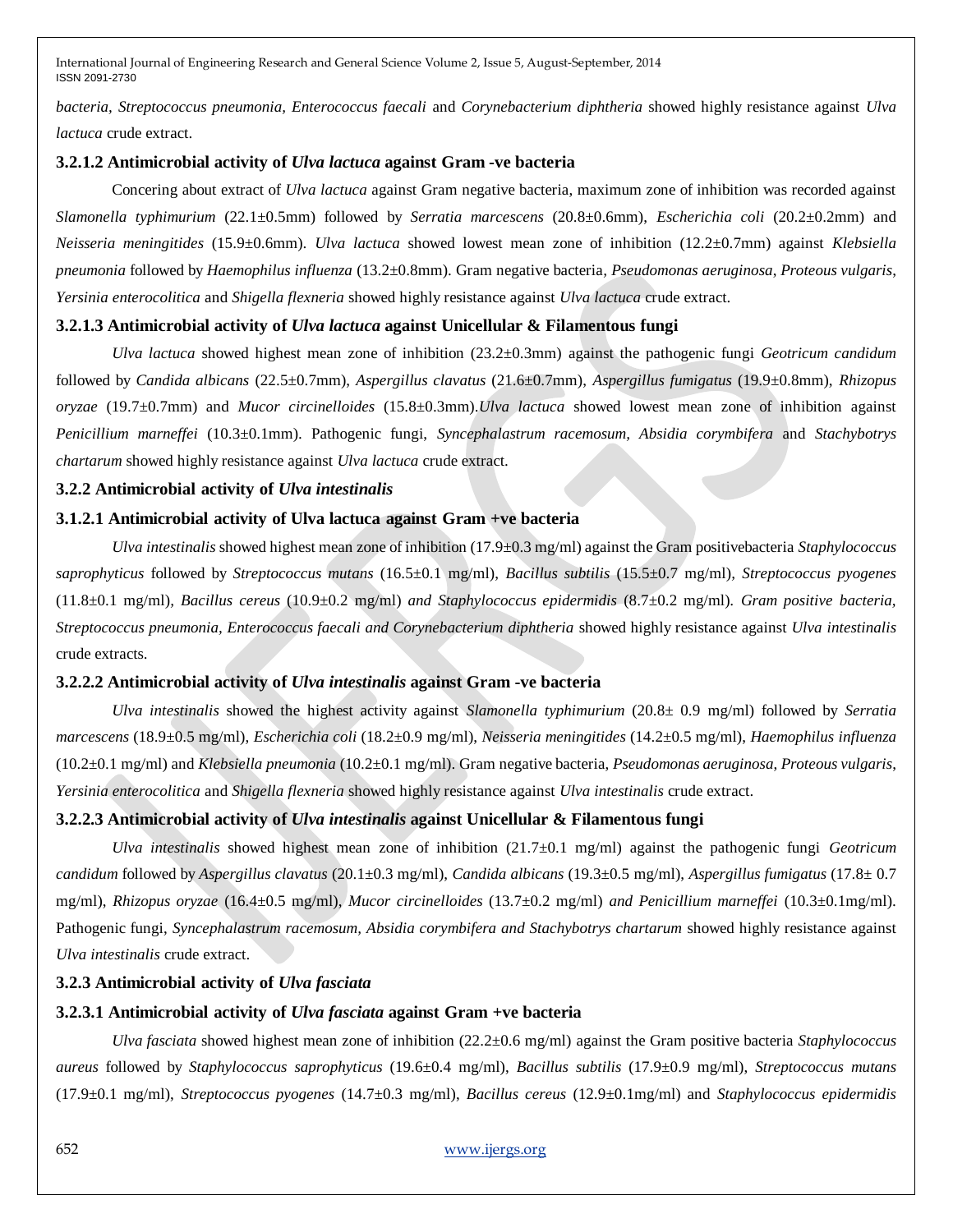(10.8±0.1 mg/ml). Gram positive bacteria, *Streptococcus pneumonia*, *Enterococcus faecali* and *Corynebacterium diphtheria* showed highly resistance against *Ulva fasciata* crude extract.

# **3.2.2.2 Antimicrobial activity of** *Ulva fasciata* **against Gram -ve bacteria**

Maximum zone of inhibition was recorded in *Ulva fasciata* crude extract against *Slamonella typhimurium* (22.4±0.5mg/ml) followed by *Serratia marcescens* (21.2±0.6mg/ml), *Escherichia coli* (20.6±0.5mg/ml) and *Neisseria meningitides* (16.2±0.3mg/ml), *Haemophilus influenza* (13.7±0.5mg/ml) and *Klebsiella pneumonia* (12.6±0.7mg/ml). *Pseudomonas aeruginosa*, *Proteous vulgaris*, *Yersinia enterocolitica* and *Shigella flexneria* showed highly resistance against *Ulva fasciata* crude extract.

# **3.2.2.3 Antimicrobial activity of** *Ulva fasciata* **against Unicellular & Filamentous fungi**

*Ulva fasciata* showed highest mean zone of inhibition (23.4±0.6mg/ml) against the pathogenic fungi *Geotricum candidum*  followed by *Candida albicans* (22.9±0.4 mg/ml), *Aspergillus clavatus* (21.1±0.7 mg/ml), *Aspergillus fumigatus* (20.1±0.6 mg/ml), *Rhizopus oryzae* (20.1±0.8 mg/ml) and *Mucor circinelloides* (16.4±0.5 mg/ml) and *Penicillium marneffei* (10.7±0.3 mg/ml). Pathogenic fungi, *Syncephalastrum racemosum, Absidia corymbifera, and Stachybotrys chartarum* showed highly resistance against *Ulva fasciata* crude extract.

# **3.3 Minimum Inhibitory Concentration (MIC)**

Minimum inhibitory concentration of reference antibiotic (Ampicillin) ranged from (0.03 to 15.63 mg/ml). Ampicillin is highly sensitive against *staphylococcus epidemidis*, *staphylococcus aureus*, *staphylococcus saprophyticus*, *Bacillus* cereus, *Bacillus subtilis*, *Streptococus pneumonia*, *Streptococcus pyogenes*, *Streptococcus mutans* and *Enterococcus faecali* (0.03, 0.06, 0.06, 0.06, 0.12, 0.25, 0.98 & 1.95 mg/ml) respectively. Ampicillin showed less activity against *Corynebacterium diphtheria* (15.63 mg/ml).

# **3.3.1. MIC of** *Ulva lactuca*

# **3.3.1.1 MIC of** *Ulva lactuca* **against Gram +ve bacteria**

The Minimum inhibitory concentration (MIC) value of *Ulva lactuca* showed MIC against the Gram positive bacteria was ranged between (0.98 mg/ml to 250 mg/ml). The lowest MIC (0.98 mg/ml) value was recorded against *Staphylococcus aureus* followed by *Staphylococcus saprophyticus* (3.9 mg/ml), *Streptococcus mutans*, *Bacillus subtilis* which have the same MIC (7.81 mg/ml), *streptococcus pyogenes* (31.25 mg/ml), *Bacillus cereus* (125 mg/ml) and *Staphylococcus epidermidis* (250 mg/ml).

# **3.3.1.2 MIC of** *Ulva lactuca* **against Gram -ve bacteria**

The Minimum inhibitory concentration (MIC) value of *Ulva lactuca* against the Gram negative bacteria was ranged between (0.98 mg/ml to 125 mg/ml). The lowest MIC (0.98 mg/ml) value was recorded against *Slamonella typhimurium* followed by *Escherichia coli* and *Serratia marcescens* which have the same MIC (1.95 mg/ml), *Neisseria meningitides* (15.36mg/ml), *Haemophilus influenza* (62.5mg/ml) and *Klebsiella pneumonia* (125 mg/ml).

# **3.3.1.3 MIC of** *Ulva lactuca* **against Unicellular & Filamentous fungi**

MIC value of *Ulva lactuca* against the Unicellular & Filamentous fungi was ranged between (0.49 mg/ml to 250 mg/ml). The lowest MIC (0.49 mg/ml) value was recorded against *Geotricum candidum* followed by *Candida albicans* (0.98 mg/ml), *Aspergillus clavatus* (1.95mg/ml), *Aspergillus fumigatus* and *Rhizopus oryzae* which have the same MIC value (3.9 mg/ml), *Mucor circinelloides* (15.63 mg/ml) and *Penicillium marneffei* (250 mg/ml).

# **3.3.2. MIC of** *Ulva intestinalis*

# **3.3.2.1 MIC of** *Ulva intestinalis* **against Gram +ve bacteria**

MIC value of Ulva intestinalis against the Gram positive bacteria was ranged between (3.9mg/ml to 500 mg/ml). The lowest MIC (3.9 mg/ml) value was recorded against *Staphylococcus aureus* followed by *Staphylococcus saprophyticus* and *Streptococcus mutans* which have the same MIC value (7.81 mg/ml), *Bacillus subtilis* (15.63mg/ml), *streptococcus pyogenes* (125 mg/ml), *Bacillus cereus* (250 mg/ml) and *Staphylococcus epidermidis* (500 mg/ml).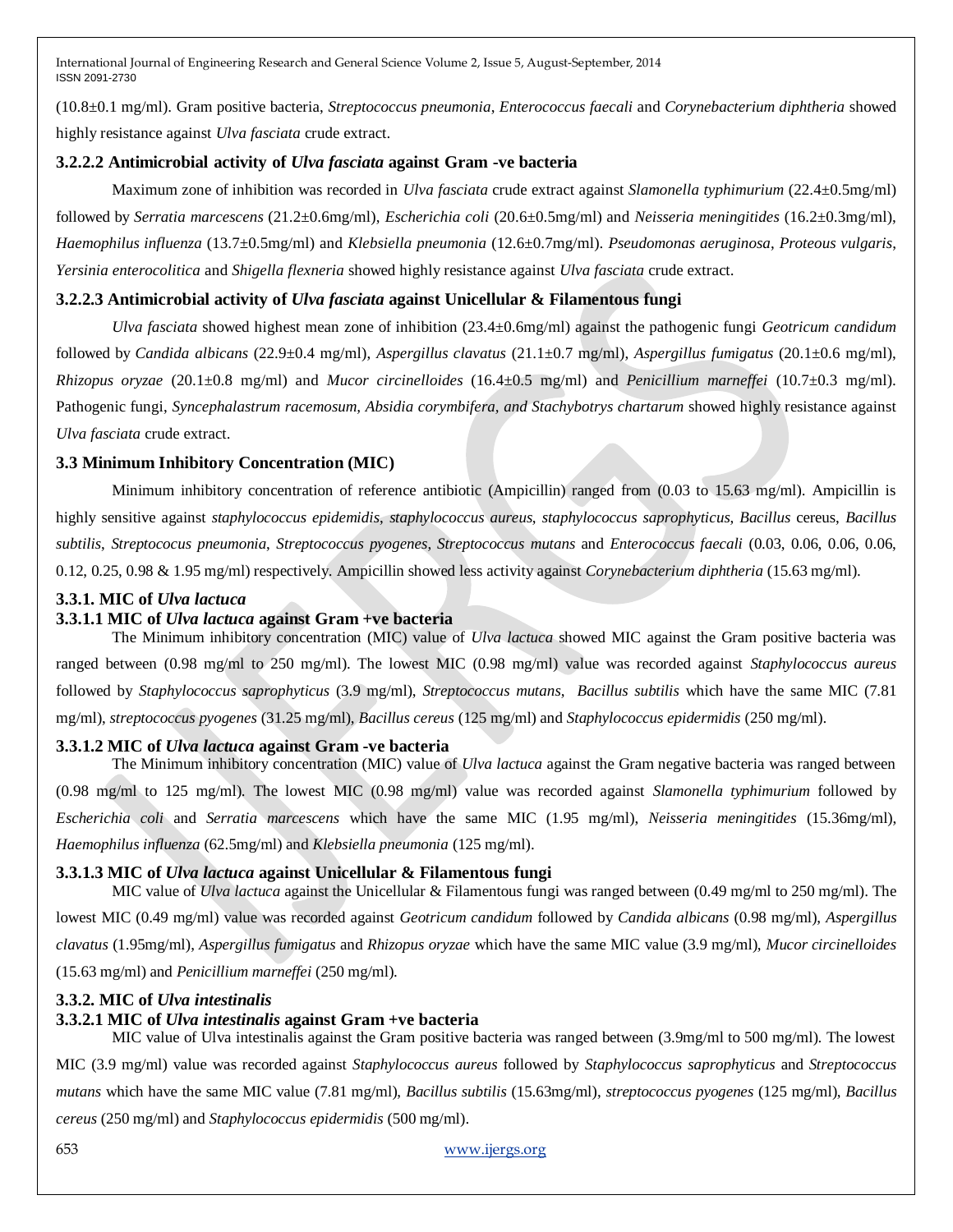### **3.3.2.2 MIC of** *Ulva intestinalis* **against Gram -ve bacteria**

The Minimum inhibitory concentration of *Ulva intestinalis* against the Gram negative bacteria was ranged between 1.95 mg/ml to 250 mg/ml. The lowest MIC (1.95 mg/ml) value was recorded against *Slamonella typhimurium* followed by *Serratia marcescens* (3.9 mg/ml), *Escherichia coli* (7.81 mg/ml), *Neisseria meningitides* (31.25 mg/ml), *Haemophilus influenza* (125 mg/ml) and *Klebsiella pneumonia* (250 mg/ml).

# **3.3.2.3 MIC of** *Ulva intestinalis* **against Unicellular & Filamentous fungi**

Concering *Ulva intestinalis* showed an excellent MIC ranged between (0.95mg/ml to 250 mg/ml). The lowest MIC (0.95 mg/ml) value was recorded against *Geotricum candidum* followed by *Candida albicans* and *Aspergillus clavatus* which have the same MIC value (3.9 mg/ml), *Aspergillus fumigatus* and *Rhizopus oryzae* which have the same MIC value (7.81 mg/ml), *Mucor circinelloides* (62.5 mg/ml) and *Penicillium marneffei* (250 mg/ml).

# **3.3.3. MIC of** *Ulva fasciata*

# **3.2.3.1 MIC of** *Ulva fasciata* **against Gram +ve bacteria**

The lowest concentration of *Ulva fasciata* crude extract that will inhibit the visible growth of Gram positive bacteria was ranged between (1.95 mg/ml to 250 mg/ml). The lowest MIC (1.95 mg/ml) value was recorded against *Staphylococcus aureus* followed by *Staphylococcus saprophyticus* (3.9 mg/ml), *Streptococcus mutans* (7.81 mg/ml), *Bacillus subtilis* (15.63 mg/ml), *Streptococcus pyogenes* (62.5 mgml), *Bacillus cereus* (125 mg/ml) and *Staphylococcus epidermidis* (250 mg/ml).

# **3.3.3.2 MIC of** *Ulva fasciata* **against Gram -ve bacteria**

The Minimum inhibitory concentration (MIC) value of Ulva fasciata against the Gram positive bacteria was ranged between (1.95 mg/ml to 250 mg/ml). The lowest MIC (1.95 mg/ml) value was recorded against *Staphylococcus aureus* followed by *Staphylococcus saprophyticus* (3.9 mg/ml), *Streptococcus mutans* (7.81 mg/ml), *Bacillus subtilis* (15.63 mg/ml), *Streptococcus pyogenes* (62.5 mg/ml), *Bacillus cereus* (125 mg/ml) and *Staphylococcus epidermidis* (250 mg/ml).

# **3.3.3.3 MIC of** *Ulva fasciata* **against Unicellular & Filamentous fungi**

*Ulva fasciata* showed MIC ranged between (0.98 mg/ml to 250 mg/ml). The lowest MIC (0.98 mg/ml) value was recorded against *Geotricum candidum* followed by *Candida albicans* and *Aspergillus clavatus* which have the same MIC value (1.95mg/ml), *Aspergillus fumigates* (3.9 mg/ml), *Rhizopus oryzae* (7.81 mg/ml), *Mucor circinelloides* (31.25 mg/ml) and *Penicillium marneffei* (250 mg/ml).

# **Table (3.1): Anti-bacterial activity of** *Ulva species* **(Gram Positive).**

| <b>Marine</b><br>algae          |                                            | Inhibition zone diameter (mm/sample) |                                    |                                      |                                     |                                 |                                    |                                  |                                          |                                                |  |  |  |  |
|---------------------------------|--------------------------------------------|--------------------------------------|------------------------------------|--------------------------------------|-------------------------------------|---------------------------------|------------------------------------|----------------------------------|------------------------------------------|------------------------------------------------|--|--|--|--|
|                                 | <b>Streptococ</b><br>cus<br>pneumoni<br>ae | <b>Streptococ</b><br>cus<br>pyogenes | <b>Streptococ</b><br>cus<br>mutans | <b>Bacill</b><br>us<br>cereus        | <b>Bacill</b><br>is<br>subtil<br>is | <b>Enterococ</b><br>cus faecali | Corynebacter<br>ium<br>diphtheriae | <b>Staphylococ</b><br>cus aureus | <b>Staphylococ</b><br>cus<br>epidermidis | <b>Staphylococ</b><br>cus<br>saprophytic<br>us |  |  |  |  |
| AM                              | $23.8 \pm 0.2$                             | $22.7 \pm 0.2$                       | $21.6 \pm 0.1$                     | $27.9 \pm 0$<br>$\cdot$              | 26.4 <sub>±</sub><br>0.3            | $20.3 \pm 0.3$                  | $16.4 \pm 0.3$                     | $28.3 \pm 0.1$                   | $28.7 \pm 0.2$                           | $28.4 \pm 0.2$                                 |  |  |  |  |
| <b>Ulva</b><br>lactuca          | <b>NA</b>                                  | $14.2 \pm 0.5$                       | $17.8 \pm 0.9$                     | $12.6 \pm 0$<br>$\cdot$              | $17.5 \pm$<br>0.3                   | <b>NA</b>                       | <b>NA</b>                          | $22.0 \pm 0.8$                   | $10.5 \pm 0.4$                           | $19.3 \pm 0.3$                                 |  |  |  |  |
| <b>Ulva</b><br>intestina<br>lis | <b>NA</b>                                  | $11.8 \pm 0.1$                       | $16.5 \pm 0.1$                     | $10.9 \pm 0$<br>$\cdot$ <sup>2</sup> | $15.5+$<br>0.7                      | <b>NA</b>                       | <b>NA</b>                          | $20.1 \pm 0.4$                   | $8.7 \pm 0.2$                            | $17.9 \pm 0.3$                                 |  |  |  |  |
| <b>Ulva</b><br>fasciata         | <b>NA</b>                                  | $14.7 \pm 0.3$                       | $17.9 \pm 0.1$                     | $12.9 \pm 0$<br>$\cdot$              | 17.9 <sub>±</sub><br>0.5            | <b>NA</b>                       | <b>NA</b>                          | $22.2 \pm 0.6$                   | $10.8 \pm 0.1$                           | $19.6 \pm 0.4$                                 |  |  |  |  |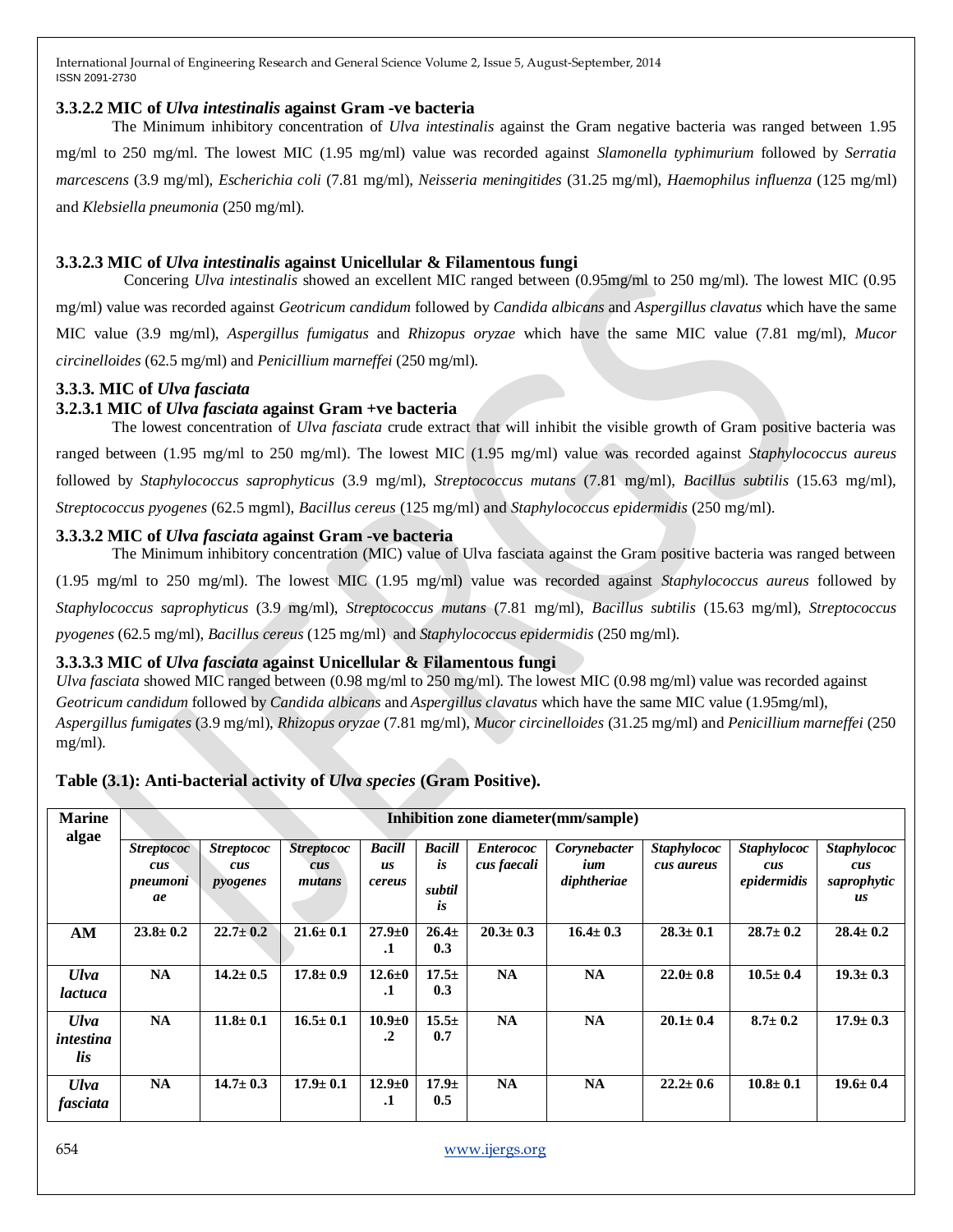Mean zone of inhibition in mm  $\pm$  Standard deviation beyond well diameter (6 mm) produced on a range clinically pathogenic microorganisms using (50 mg/ml) concentration of tested sample, The test was done using the diffusion agar technique, Well diameter: 6.0 mm (100 µl Was tested), \*NA : No activity and AM: Reference antibiotic Ampicillin (30µ/disk).

# **Table (3.2): Anti-bacterial activity of** *Ulva species* **(Gram Negative)***.*

Mean zone of inhibition in mm  $\pm$  Standard deviation beyond well diameter (6 mm) produced on a range clinically pathogenic microorganisms using (50 mg/ml) concentration of tested sample, The test was done using the diffusion agar technique, Well diameter: 6.0 mm (100 µl Was tested), \*NA : No activity and GT: Reference antibiotic Gentamicin (30µ/disk).

| <b>Marine</b>                   |                                   |                             |                                                         |                                            |                              | Inhibition zone diameter (mm/sample) |                                   |                               |                                             |                                     |
|---------------------------------|-----------------------------------|-----------------------------|---------------------------------------------------------|--------------------------------------------|------------------------------|--------------------------------------|-----------------------------------|-------------------------------|---------------------------------------------|-------------------------------------|
| algae                           | Pseudomo<br>nas<br>aeruginos<br>a | <b>Escheric</b><br>hia coli | <b>Salmonell</b><br>$\boldsymbol{a}$<br>typhimuri<br>um | <b>Proteo</b><br><b>us</b><br>vulgar<br>LS | Klebsiella<br>pneumon<br>iae | Yersinia<br>enterocolit<br>ica       | <b>Serratia</b><br>marcesc<br>ens | Neisseria<br>meningiti<br>des | <b>Haemophi</b><br><i>lus</i><br>influenzae | <b>Shigel</b><br>la<br>flexne<br>ri |
| <b>GT</b>                       | $17.3 \pm 0.1$                    | $19.9 \pm 0.3$              | $27.3 \pm 0.7$                                          | $20.4 \pm 0$<br>$\cdot$                    | $29.3 \pm 0.3$               | $18.7 \pm 0.2$                       | $19.3 \pm 0.2$                    | $17.6 \pm 0.1$                | $21.4 \pm 0.1$                              | 23.7 <sub>±</sub><br>0.3            |
| <b>Ulva</b><br>lactuca          | <b>NA</b>                         | $20.2 \pm 0.2$              | $22.1 \pm 0.5$                                          | <b>NA</b>                                  | $12.2 \pm 0.7$               | <b>NA</b>                            | $20.8 \pm 0.6$                    | $15.9 \pm 0.6$                | $13.2 \pm 0.8$                              | <b>NA</b>                           |
| <b>Ulva</b><br>intestina<br>lis | <b>NA</b>                         | $18.2 \pm 0.9$              | $20.8 \pm 0.9$                                          | <b>NA</b>                                  | $10.2 \pm 0.1$               | <b>NA</b>                            | $18.9 \pm 0.5$                    | $14.2 \pm 0.5$                | $11.2 \pm 0.4$                              | <b>NA</b>                           |
| <b>Ulva</b><br>fasciata         | <b>NA</b>                         | $20.6 \pm 0.5$              | $22.4 \pm 0.9$                                          | <b>NA</b>                                  | $12.6 \pm 0.7$               | <b>NA</b>                            | $21.2 \pm 0.6$                    | $16.2 \pm 0.3$                | $13.7 \pm 0.5$                              | <b>NA</b>                           |

**Table (3.3): Anti-fungal activity of** *Ulva species***.**

| <b>Marine</b><br>algae   |                             |                                           |                             |                                  | Inhibition zone diameter(mm/sample |                                          |                               |                                                         |                             |                                          |
|--------------------------|-----------------------------|-------------------------------------------|-----------------------------|----------------------------------|------------------------------------|------------------------------------------|-------------------------------|---------------------------------------------------------|-----------------------------|------------------------------------------|
|                          | Penicilli<br>um<br>marneffe | Aspergill<br>$\overline{u}$ s<br>clavatus | Aspergill<br>us<br>fumigatu | Syncephalast<br>rum<br>racemosum | <b>Mucor</b><br>circinelloi<br>des | <i><b>Absidia</b></i><br>corymbif<br>era | <b>Rhizop</b><br>us<br>oryzae | <b>Geotric</b><br>$\mathbf{u}$ <i>m</i><br>candidu<br>m | Candi<br>da<br>albica<br>ns | <b>Stachybot</b><br>rys<br>chartaru<br>m |
| AMP                      | $20.6 \pm 0.2$              | $22.4 +$<br>0.1                           | $23.7+$<br>0.1              | $19.7 \pm 0.2$                   | $17.9 \pm 0.1$                     | $19.8 \pm 0.3$                           | 18.3 <sub>±</sub><br>0.4      | $28.7+$<br>0.2                                          | $25.4 \pm$<br>0.1           | $18.9 \pm 0.3$                           |
| $U$ lva<br>lactuca       | $10.3 \pm 0.1$              | $21.6 \pm$<br>0.7                         | 19.9 <sub>±</sub><br>0.8    | <b>NA</b>                        | $15.8 \pm 0.3$                     | <b>NA</b>                                | 19.7 <sub>±</sub><br>0.7      | $23.2+$<br>0.3                                          | $22.5+$<br>0.7              | <b>NA</b>                                |
| <b>Ulva</b><br>intestina | $11.5 \pm 0.8$              | $20.1 \pm$                                | $17.8 +$                    | <b>NA</b>                        | $13.7 \pm 0.2$                     | <b>NA</b>                                | $16.4 \pm$                    | 21.7 <sub>±</sub>                                       | 19.3 <sub>±</sub>           | <b>NA</b>                                |
| 655                      |                             |                                           |                             |                                  | www.ijergs.org                     |                                          |                               |                                                         |                             |                                          |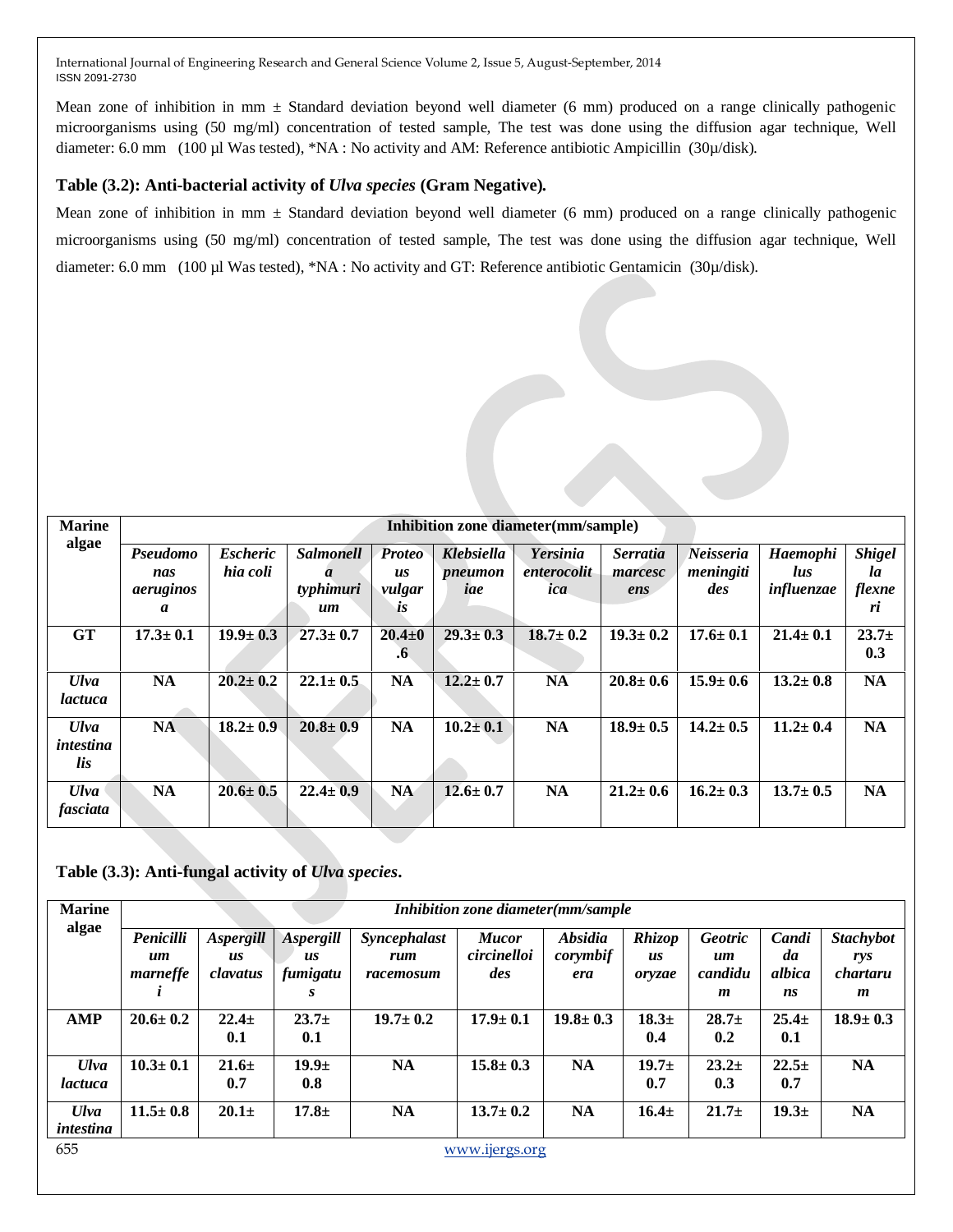| $\cdots$<br>lis  |                | 0.              | 0.7             |           |                |           | Λ5<br>v.ə                    | Λ<br>v.ı        | 0.5          |           |
|------------------|----------------|-----------------|-----------------|-----------|----------------|-----------|------------------------------|-----------------|--------------|-----------|
| Ulva<br>fasciata | $10.7 \pm 0.3$ | $22.1 +$<br>0.7 | $20.1 +$<br>0.6 | <b>NA</b> | $16.4 \pm 0.5$ | <b>NA</b> | $20.1 +$<br>0.8<br>$\bullet$ | $23.4 +$<br>0.6 | $22.9 \pm 0$ | <b>NA</b> |

Mean zone of inhibition in  $mm \pm$  Standard deviation beyond well diameter (6 mm) produced on a range clinically pathogenic microorganisms using (50 mg/ml) concentration of tested sample,The test was done using the diffusion agar technique, Well diameter:6.0 mm(100 µl Was tested), \*NA: No activity and AMP: Reference ibioticAmphotericin B (30µ/disk).

# **Table (3.4): MIC of** *Ulva species* **crude extract against Gram positive bacteria.**

Mean zone of inhibition in mm  $\pm$  Standard deviation beyond well diameter (6 mm) produced on a range clinically pathogenic microorganisms using (50 mg/ml) concentration of tested sample,The test was done using the diffusion agar technique, Well diameter:6.0 mm (100 µl Was tested), \*NA : No activity and AM: Reference antibioticAmpicillin (30µ/disk).

|                                 |                                            |                                      |                                    |                               |                                 |                                 | Inhibition zone diameter (mm/sample |                                  |                                          |                                                |
|---------------------------------|--------------------------------------------|--------------------------------------|------------------------------------|-------------------------------|---------------------------------|---------------------------------|-------------------------------------|----------------------------------|------------------------------------------|------------------------------------------------|
| <b>Marine</b><br>algae          | <b>Streptococ</b><br>cus<br>pneumoni<br>ae | <i>Streptococ</i><br>cus<br>pyogenes | <b>Streptococ</b><br>cus<br>mutans | <b>Bacill</b><br>us<br>cereus | <b>Bacilli</b><br>SS<br>ubtilis | <b>Enterococ</b><br>cus faecali | Corynebacter<br>ium<br>diphtheriae  | <b>Staphylococ</b><br>cus aureus | <b>Staphylococ</b><br>cus<br>epidermidis | <b>Staphylococ</b><br>cus<br>saprophytic<br>us |
| AM                              | 0.25                                       | 0.98                                 | 1.95                               | 0.06                          | 0.12                            | 1.95                            | 15.63                               | 0.06                             | 0.03                                     | 0.06                                           |
| <b>Ulva</b><br><i>lactuca</i>   | <b>NA</b>                                  | 31.25                                | 7.81                               | 125                           | 7.81                            | <b>NA</b>                       | <b>NA</b>                           | 0.98                             | 250                                      | 3.9                                            |
| <b>Ulva</b><br>intestin<br>alis | <b>NA</b>                                  | 125                                  | 7.81                               | 250                           | 15.63                           | <b>NA</b>                       | <b>NA</b>                           | 3.9                              | 500                                      | 7.81                                           |
| <b>Ulva</b><br>fasciata         | <b>NA</b>                                  | 62.5                                 | 7.81                               | 125                           | 15.63                           | <b>NA</b>                       | <b>NA</b>                           | 1.95                             | 250                                      | 3.9                                            |

**Table (3.5): MIC of** *Ulva species* **crude extract against Gram negative bacteria.**

| <b>Marine</b><br>algae          |                                   | Inhibition zone diameter (mm/sample |                                                         |                                            |                              |                                       |                                   |                               |                               |                                     |  |  |  |
|---------------------------------|-----------------------------------|-------------------------------------|---------------------------------------------------------|--------------------------------------------|------------------------------|---------------------------------------|-----------------------------------|-------------------------------|-------------------------------|-------------------------------------|--|--|--|
|                                 | Pseudomo<br>nas<br>aeruginos<br>a | <b>Escheric</b><br>hia<br>coli      | <b>Salmonell</b><br>$\boldsymbol{a}$<br>typhimuri<br>um | <b>Proteo</b><br>us<br>vulgar<br><i>is</i> | Klebsiella<br>pneumon<br>iae | <b>Yersinia</b><br>enterocolit<br>ica | <b>Serratia</b><br>marcesc<br>ens | Neisseria<br>meningiti<br>des | Haemophi<br>lus<br>influenzae | <b>Shigel</b><br>la<br>flexne<br>ri |  |  |  |
| <b>GT</b>                       | 7.81                              | 3.9                                 | 0.06                                                    | 1.95                                       | 0.015                        | 3.9                                   | 3.9                               | 7.81                          | 0.98                          | 0.25                                |  |  |  |
| <b>Ulva</b><br><i>lactuca</i>   | <b>NA</b>                         | 1.95                                | 0.98                                                    | NA                                         | 125                          | <b>NA</b>                             | 1.95                              | 15.63                         | 62.5                          | <b>NA</b>                           |  |  |  |
| <b>Ulva</b><br>intestina<br>lis | <b>NA</b>                         | 7.81                                | 1.95                                                    | <b>NA</b>                                  | 250                          | <b>NA</b>                             | 3.9                               | 31.25                         | 125                           | <b>NA</b>                           |  |  |  |
| <b>Ulva</b><br>fasciata         | <b>NA</b>                         | 1.95                                | 0.98                                                    | <b>NA</b>                                  | 250                          | <b>NA</b>                             | 3.9                               | 15.63                         | 125                           | <b>NA</b>                           |  |  |  |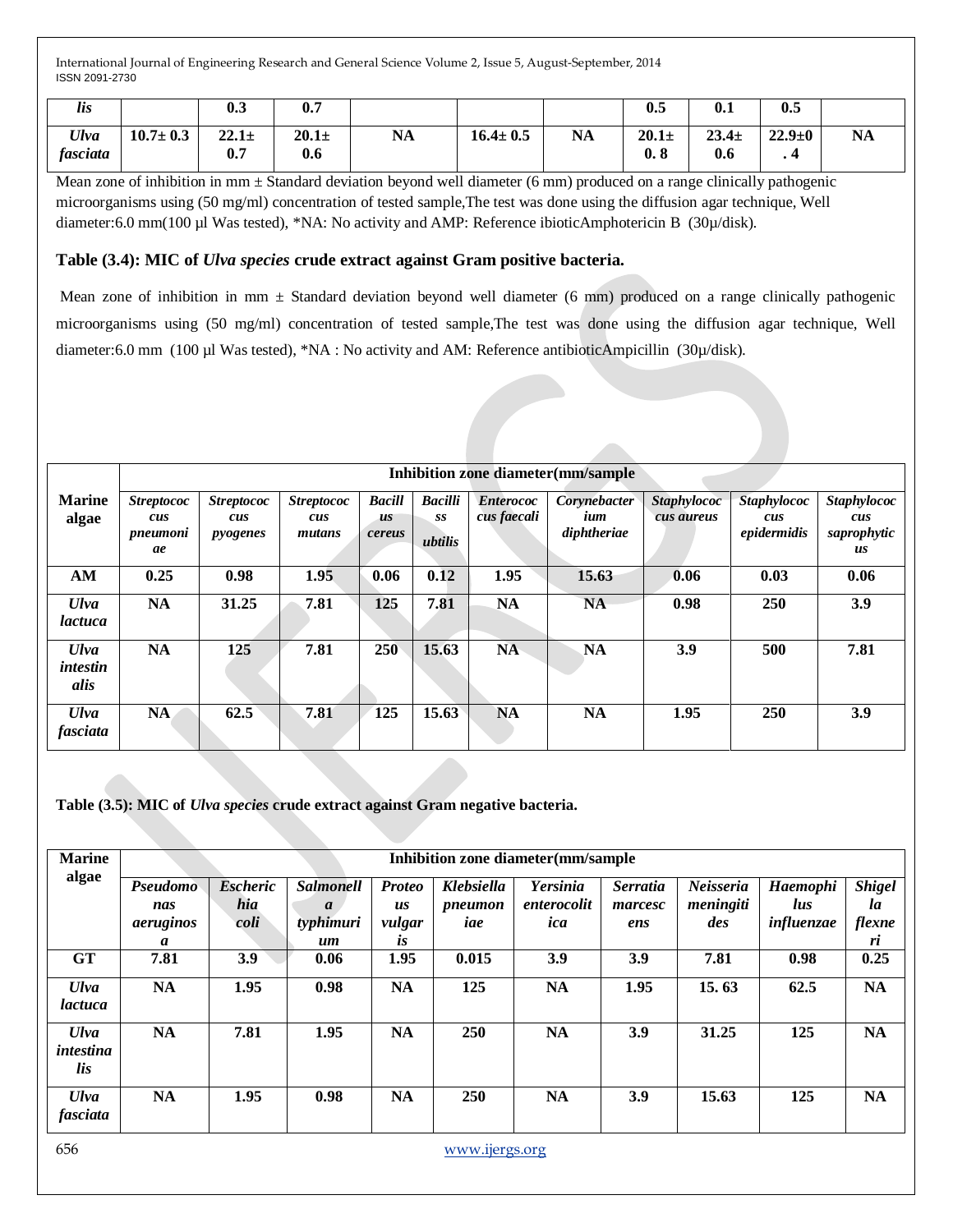Mean zone of inhibition in mm  $\pm$  Standard deviation beyond well diameter (6 mm) produced on a range clinically pathogenic microorganisms using (50 mg/ml) concentration of tested sample,The test was done using the diffusion agar technique, Well diameter:6.0 mm (100 µl Was tested), \*NA : No activity and AMP: Reference antibiotic Amphotericin B (30µ/disk).

# **Table (3.6): MIC of** *Ulva species* **crude extract against Unicellular & Filamentous fungi.**

| <b>Marine</b>                   |                             |                             |                             |                                  | Inhibition zone diameter(mm/sample |                                   |                               |                                 |                       |                                     |
|---------------------------------|-----------------------------|-----------------------------|-----------------------------|----------------------------------|------------------------------------|-----------------------------------|-------------------------------|---------------------------------|-----------------------|-------------------------------------|
| algae                           | Penicilli<br>um<br>marneffe | Aspergill<br>us<br>clavatus | Aspergill<br>us<br>fumigatu | Syncephalast<br>rum<br>racemosum | <b>Mucor</b><br>circinelloi<br>des | <b>Absidia</b><br>corymbif<br>era | <b>Rhizop</b><br>us<br>oryzae | <b>Geotric</b><br>um<br>candidu | Candi<br>da<br>albica | <b>Stachybot</b><br>rys<br>chartaru |
|                                 |                             |                             | S                           |                                  |                                    |                                   |                               | $\boldsymbol{m}$                | ns                    | $\boldsymbol{m}$                    |
| <b>AMP</b>                      | 1.95                        | 0.98                        | 0.49                        | 3.9                              | 7.81                               | 3.9                               | 7.81                          | 0.03                            | 0.12                  | 3.9                                 |
| <b>Ulva</b><br><i>lactuca</i>   | 250                         | 1.95                        | 3.9                         | NA                               | 15.63                              | <b>NA</b>                         | 3.9                           | 0.49                            | 0.98                  | <b>NA</b>                           |
| <b>Ulva</b><br>intestina<br>lis | 250                         | 3.9                         | 7.81                        | <b>NA</b>                        | 62.5                               | <b>NA</b>                         | 7.81                          | 0.95                            | 3.9                   | <b>NA</b>                           |
| <b>Ulva</b><br>fasciata         | <b>250</b>                  | 1.95                        | 3.9                         | <b>NA</b>                        | 31.25                              | NA                                | 7.81                          | 0.98                            | 1.95                  | <b>NA</b>                           |

Mean zone of inhibition in  $mm \pm$  Standard deviation beyond well diameter (6 mm) produced on a range clinically pathogenic microorganisms using (50 mg/ml) concentration of tested sample,The test was done using the diffusion agar technique, Well diameter:6.0 mm (100 µl Was tested), \*NA : No activity and AMP: Reference antibiotic Amphotericin B (30µ/disk)

# **3.4. Phytochemical screening of marine Collected Algae**

The qualitative phytochemical screening of the crude powder of Ulva species was carried out in order to assess the presence of bioactive compounds which might have anti-bacterial potency. The presence of the alkaloids, flavonoids, tannins, steroids and saponins. The absence of anthraquinones, Crystalline sublimate, steam volatile substances, Carbohydrates/glycosides and Cardiac glycosides was investigated (**Table 3.7**). Alkaloids and Flavonoids were present in moderate amounts (++) in 3 marine algae. Sterols and triterpenes were present in higher amounts (+++).Carbohydrates, Tannins were present in low amounts(+). Presence of flavonoids and alkaloids in most tested algae is interesting because of their possible use as natural additives emerged from a growing tendency to replace synthetic antioxidant and antimicrobials with natural ones [21]. Our results were in agreement with previ- ous findings which showed presence of flavonoids and alkaloids in most of marine algae [22-24].

# **Table (3.7): Phytochemical screening of** *Ulva species.*

| <b>Test</b>                       | Ulva fasciata  | Ulva lactuca             | Ulva intestinalis        |
|-----------------------------------|----------------|--------------------------|--------------------------|
| <b>Crystalline sublimate</b>      | ۰              | $\overline{\phantom{0}}$ |                          |
| <b>Steam volatile substances</b>  |                | $\overline{\phantom{a}}$ |                          |
| Carbohydrates and/or glycosides   | $^{+}$         | $^{+}$                   | $^{+}$                   |
| <b>Tannins</b>                    | $+$            | $+$                      | $^{+}$                   |
| <b>Flavonoids</b>                 | $++$           | $++$                     | $++$                     |
| *aglycones                        |                |                          |                          |
| *glycosides                       | $+$            | $+$                      | $^{+}$                   |
| <b>Saponins</b>                   | $\blacksquare$ | $\overline{\phantom{a}}$ | $\overline{\phantom{a}}$ |
| <b>Sterols and/or triterpenes</b> | $^{+++}$       | $^{+++}$                 | $^{+++}$                 |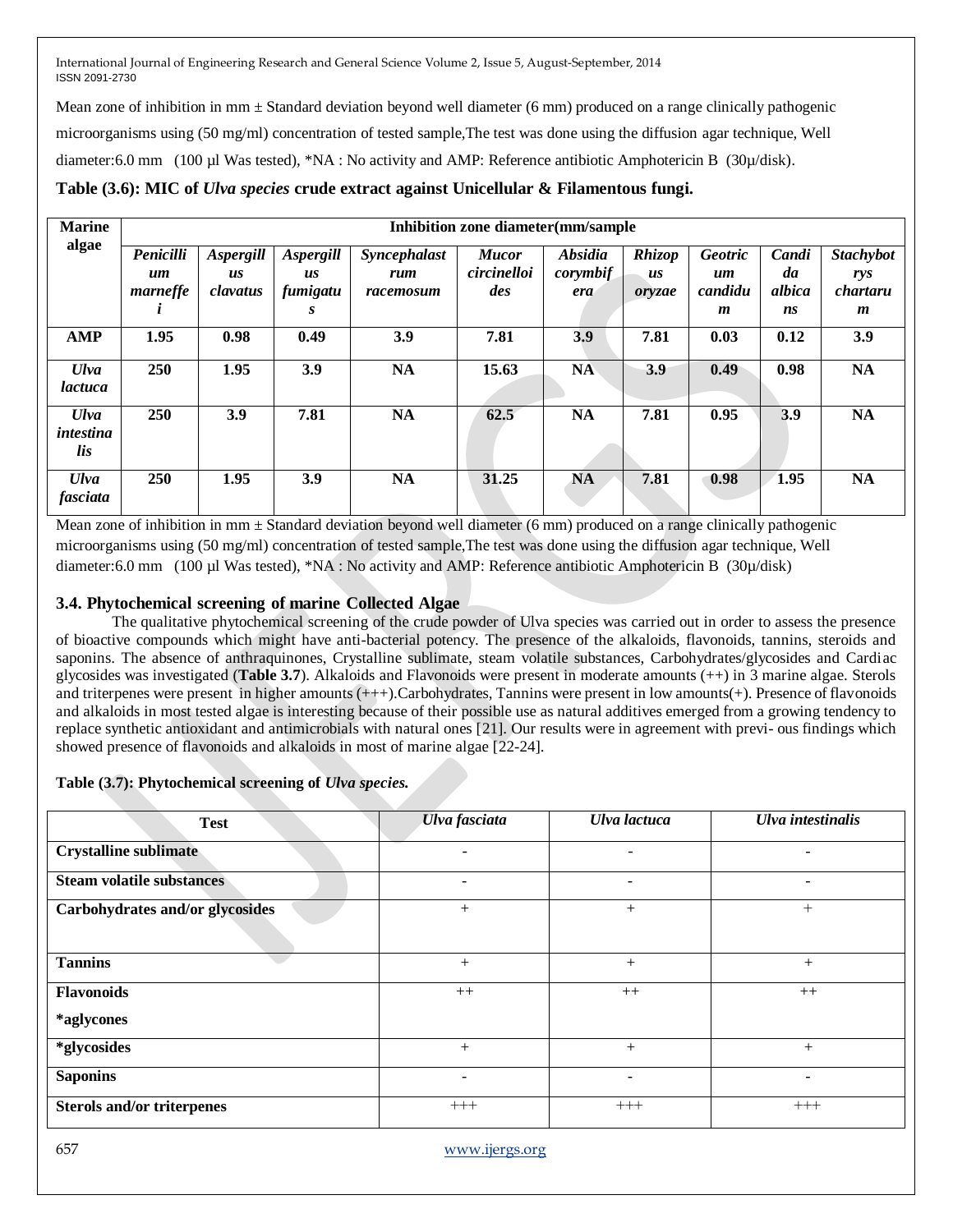| <b>Alkaloids</b>      | $++$                     | $++$                     | $++$                     |
|-----------------------|--------------------------|--------------------------|--------------------------|
| <b>Anthraquinones</b> | $\overline{\phantom{0}}$ | $\overline{\phantom{a}}$ | $\overline{\phantom{0}}$ |
| *aglycones            |                          |                          |                          |
| *combined             | $\overline{\phantom{a}}$ | $\overline{\phantom{a}}$ | Ξ.                       |
| Cardiac glycosides:   |                          |                          |                          |
| -Killer Killiani      |                          |                          |                          |
| -Baljet               |                          | $\overline{\phantom{a}}$ |                          |
| -Kedde                | $\overline{\phantom{0}}$ | $\overline{\phantom{a}}$ | -                        |
|                       |                          | $\,$                     |                          |

 $(+++)$ : present in higher amounts  $(+)$ : present in moderate amounts  $(+)$ :

### lower amounts

# **3.5. Nutritional value of collected marine Algae**

Also in the present study, Comparative nutritive value screening was carried out on investigated marine algae (*Ulva fasciata*, *Ulva lactuca*and *Ulva intestinalis*) from Ras elbar, Baltim and Gamasa sea shores. Results depicted in the Table (3.8), the total summation of the recorded total protein increase in the order: *Ulva fasciata < Ulva intestinalis < Ulva lactuca*, with percentage; 28.7, 27 and 17.6%, respectively. The total summation of the recorded total carbohydrate increase in the order: *Ulva lactuca < Ulva intestinalis < Ulva fasciata* with percentage; 55.6, 47.93 and 44.2%, respectively. The total summation of the recorded total ash increase in the order: *Ulva lactuca< Ulva fasciata < Ulva intestinalis, with percentage;* 17.6, 17 and 14.6%,respectively.The total summation of the recorded total moisture increase in the order: *Ulva intestinalis< Ulva fasciata < Ulva lactuca,* with percentage;9.93, 9.28 and 8.50% respectively.The total summation of the recorded total crude fat increase in the order *Ulva lactuca < Ulva fasciata < Ulva intestinalis* with percentage; 0.7, 0.60 and 0.54%respectively.

| <b>Item</b>                                             | Ulva fasciata | Ulva lactuca | Ulva intestinalis |
|---------------------------------------------------------|---------------|--------------|-------------------|
| Type of analysis                                        |               |              |                   |
| Total protein (as % of dry weight)                      | 28.7          | 17.6         | 27                |
| Total crude fat (as % of dry weight)                    | 0.6           | 0.7          | 0.54              |
| Total ash (as % of dry weight)                          | 17            | 17.6         | 14.6              |
| Total carbohydrates (as % of dry weight, by difference) | 44.2          | 55.6         | 47.93             |
| Total moisture (as % of fresh weight)                   | 9.28          | 8.50         | 9.93              |

# **Table (3.8): Nutritive value of** *Ulva species*

# **3.6. LC/MS of collected marine Algae.**

The combination of high-performance liquid chromatography and mass spectrometry (LC/MS) has had a significant impact on drug development over the past decade. Continual improvements in LC/MS interface technologies combined with powerful features for structure analysis, qualitative and quantitative, have resulted in a widened scope of application. These improvements coincided with breakthroughs in combinatorial chemistry, molecular biology, and an overall industry trend of accelerated development. New technologies have created a situation where the rate of sample generation far exceeds the rate of sample analysis. As a result, new paradigms for the analysis of drugs and related substances have been developed. The growth in LC/MS applications has been extensive, with retention time and molecular weight emerging as essential analytical features from drug target to product. LC/MS-based methodologies that involve automation, predictive or surrogate models, and open access systems have become a permanent fixture in the drug development landscape. An iterative cycle of "what is it?" and "how much is there?" continues to fuel the tremendous growth of LC/MS in the pharmaceutical industry. During this time, LC/MS has become widely accepted as an integral part of the drug development process.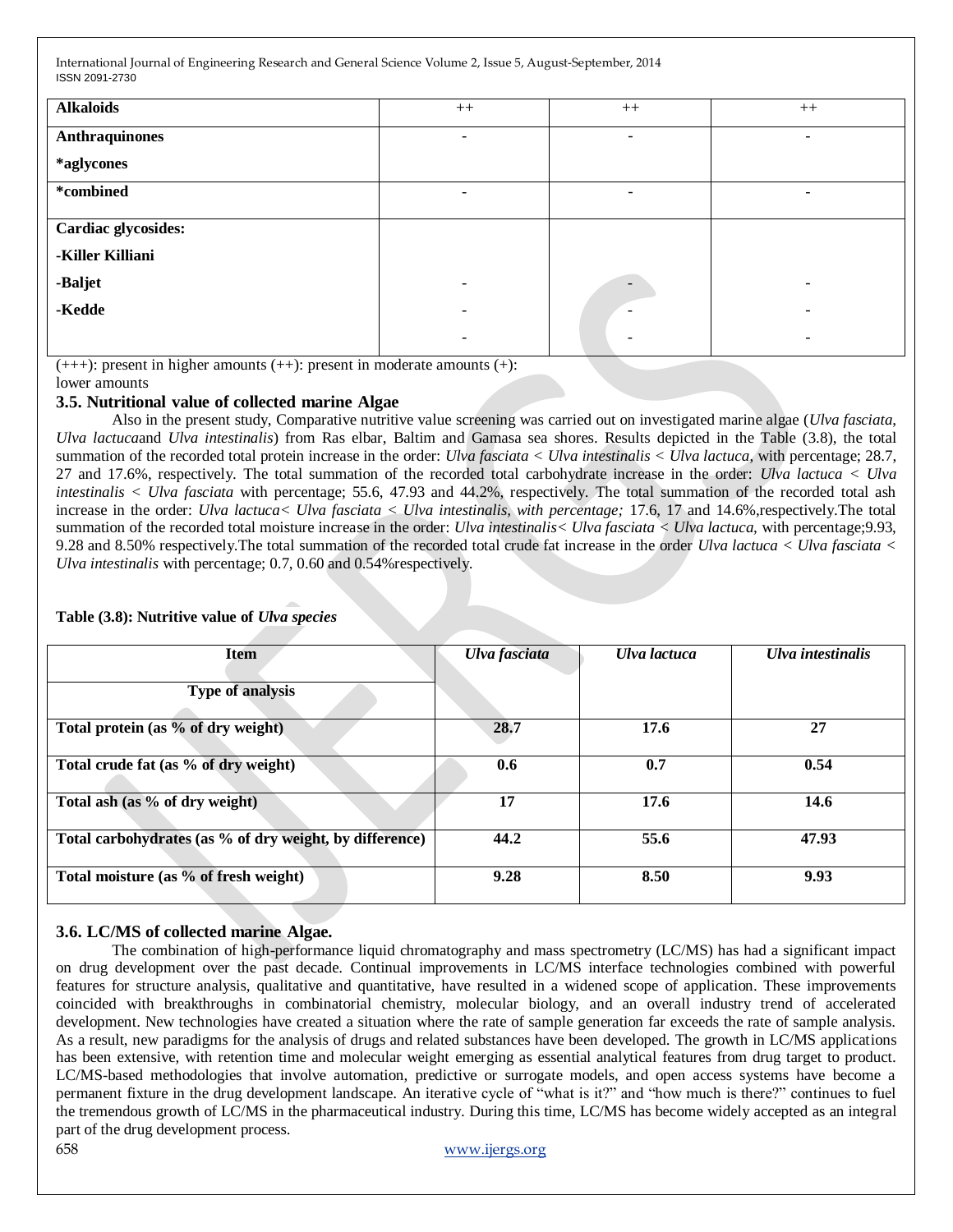### **3.6.1. LC/MS of** *Ulva fasciata*

In the present study, the data recorded in the Table  $(3.9)$  & Figs  $(3.1-3.11)$ , demonstrated that only twenty eight compounds from the crude extract of *Ulva fasciata* can be determined. These compounds were determined and compared to previous isolated compounds using different libraries data bases. The identified compounds were found to be 4-hexahydroxy flavoneacetylB glucopyranosid, Formycin-A, Adenosine, 5'-Deoxyguanosine and n-Alkenylhydroquinol dimethyl ether.

### **3.6.2. LC/MS of** *Ulva lactuca*

The data recorded in the Table  $(3.10)$  & Figs  $(3.12-3.14)$ , demonstrated that only six compounds from the crude extract of *Ulva lactuca* can be determined. These compounds were determined and compared to previous isolated compounds using different libraries data bases. No identified compounds were matched with any previous isolated compounds which may be novel compounds. **3.6.3. LC/MS of** *Ulva intestinalis*

It demonstrated that only nine compounds from the crude extract of *Ulva intestinalis* can be identified as had shown in Table (3.11) & Figs (3.15-3.16). These compounds were determined and compared to previous isolated compounds using different libraries data bases (Dictionary of Natural Products; an online version and AntiMarin 2012).The identified compounds were found to be n-Alkenylhydroquinol dimethyl ether only.

 $N_0$ ,  $R_t$  **M**<sub>Wt</sub> **C**<sub>f</sub> **Identification** 1 4.32 507.1147  $C_{24}H_{18}O_9N_4$  No hits  $C_{23}H_{22}O_{13}$  4- hexahydroxyflavoneacetylBglucopyranosid 2 6.22 236.1494  $C_{10}H_{21}O_5N$  No hits 471.2911  $C_{21}H_{38}O_6N_6$  $C_{20}H_{42}O_{10}N_2$ No hits No hits 3 8.50 236.1494  $C_{10}H_{21}O_5N$  No hits  $333.1294$   $C_{13}H_{20}O_8N_2$  Shinorine  $\frac{4}{9.56}$   $\frac{268.1044}{268.1044}$  C<sub>10</sub>H<sub>13</sub>O<sub>4</sub>N<sub>5</sub> Formycin-A,Adenosine,5'-Deoxyguanosine  $5 \t 12.16$  $204.0867$   $C_8H_{13}O_5N$  No hits  $384.1500 \qquad \qquad \text{C}_{14}\text{H}_{25}\text{O}_{11}\text{N} \qquad \qquad \text{No hits}$  $C_{15}H_{21}O_7N_5$  No hits  $477.1578$  C<sub>16</sub>H<sub>25</sub>O<sub>11</sub>N<sub>6</sub> No hits 546.2031  $C_{21}H_{31}O_{12}N_5$  No hits 6 16.40  $376.2330$   $C_{18}H_{33}O_7N$  No hits 7 20.40 236.1493  $C_{10}H_{21}O_5N$  No hits  $534.3804$   $C_{27}H_{47}O_4N_7$  No hits 666.4223  $C_2 = H_{59}O_{13}N_7$  No hits 8 25.45 236.1481  $C_{10}H_{22}O_5N$  No hits  $507.2537$   $C_{22}H_{38}O_{11}N_2$  No hits 593.5108  $C_{33}H_{64}O_3N_6$  No hits 734.5291  $C_{39}H_{73}O_8N_3Na$  No hits  $C_{40}H_{69}O_4N_7Na$  No hits 9 26.89 474.3774  $C_{25}H_{49}O_2N_5Na$  No hits

**Table (3.9):** LC/MS data of *Ulva fasciata* crude extract with their suspected formula and suggested identified compounds.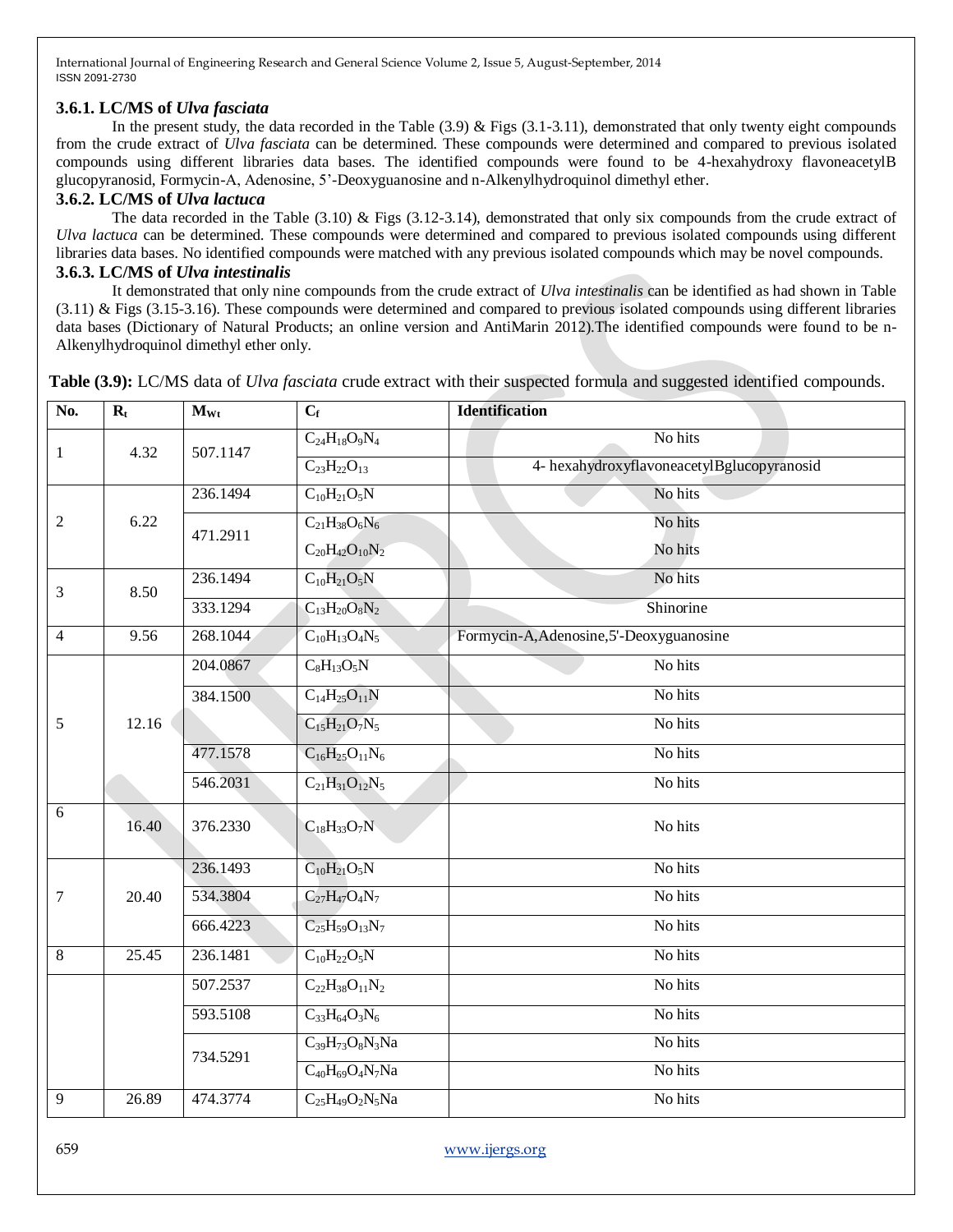|    |                   |          | $C_{22}H_{47}O_4N_7$   | No hits                              |
|----|-------------------|----------|------------------------|--------------------------------------|
|    |                   | 474.3806 | $C_{35} H_{62} O_3$    | n-Alkenyl hydroquinol dimethyl ether |
| 10 | 581.5161<br>28.51 |          | $C_{37}H_{64}ON_4$     | No hits                              |
|    |                   | 722.5358 | $C_{45}H_{71}O_6N$     | No hits                              |
|    |                   |          | $C_{44}H_{69}O_2N_5Na$ | No hits                              |

 **Rt: Retention time, MW: Molecular weight, Cf: Compound formula**

**Table (3.10):** LC/MS data of *Ulva lactuca* crude extract with their suspected formula and suggested identified compounds.

| No.            | $\mathbf{R}_{t}$ | $M_{Wt}$ | $C_f$                  | <b>Identification</b> |
|----------------|------------------|----------|------------------------|-----------------------|
|                | 16.16            | 341.0514 | $C_{15}H_8O_6N_4$      | No hits               |
| л              |                  |          | $C_{14}H_{12}O_{10}$   | No hits               |
|                |                  | 363.0334 | $C_{15}H_8O_6N_4Na$    | No hits               |
|                |                  |          | $C_{31}H_{58}O_{14}Na$ | No hits               |
| $\overline{2}$ | 26.91            | 677.3722 | $C_{29}H_{52}O_{12}N6$ | No hits               |
|                |                  |          | $C_{44}H_{50}O_3N_2Na$ | No hits               |

**RT: Retention time, MW: Molecular weight, CF:Compound formula**

**Table (3.11):** LC/MS data of *Ulva intestinalis* crude extract with their suspected formula and suggested identified compounds.

| No.            | $\mathbf{R}_{\mathrm{t}}$ | $M_{Wt}$ | $C_f$                                               | <b>Identification</b>               |
|----------------|---------------------------|----------|-----------------------------------------------------|-------------------------------------|
|                | 24.96<br>29.72            | 553.4584 | $C_{35}H_{62}O_3Na$                                 | n-Alkenylhydroquinol dimethyl ether |
| $\overline{2}$ |                           | 609.2718 | $C_{22}H_{38}O_9N_{10}Na$<br>$C_{38}H_{38}O_4N_2Na$ | No hits                             |
|                |                           |          |                                                     | No hits                             |
| 3              |                           | 734.5917 | $C_{43}H_{77}O_3N_5Na$                              | No hits                             |
|                |                           |          | $C_{44}H_{79}O_7N$                                  | No hits                             |
| $\overline{4}$ |                           | 941.6046 | $C_{47}H_{82}O_{10}N_8Na$                           | No hits                             |
|                |                           |          | $C_{60}H_{80}O_7N_2$                                | No hits                             |
|                |                           |          | $C_{48}H_{84}O_{14}N_4$                             | No hits                             |
|                |                           |          | $C_{46}H_{86}O_{14}N_4Na$                           | No hits                             |

**RT: Retention time, MW: Molecular weight, CF:Compound formula**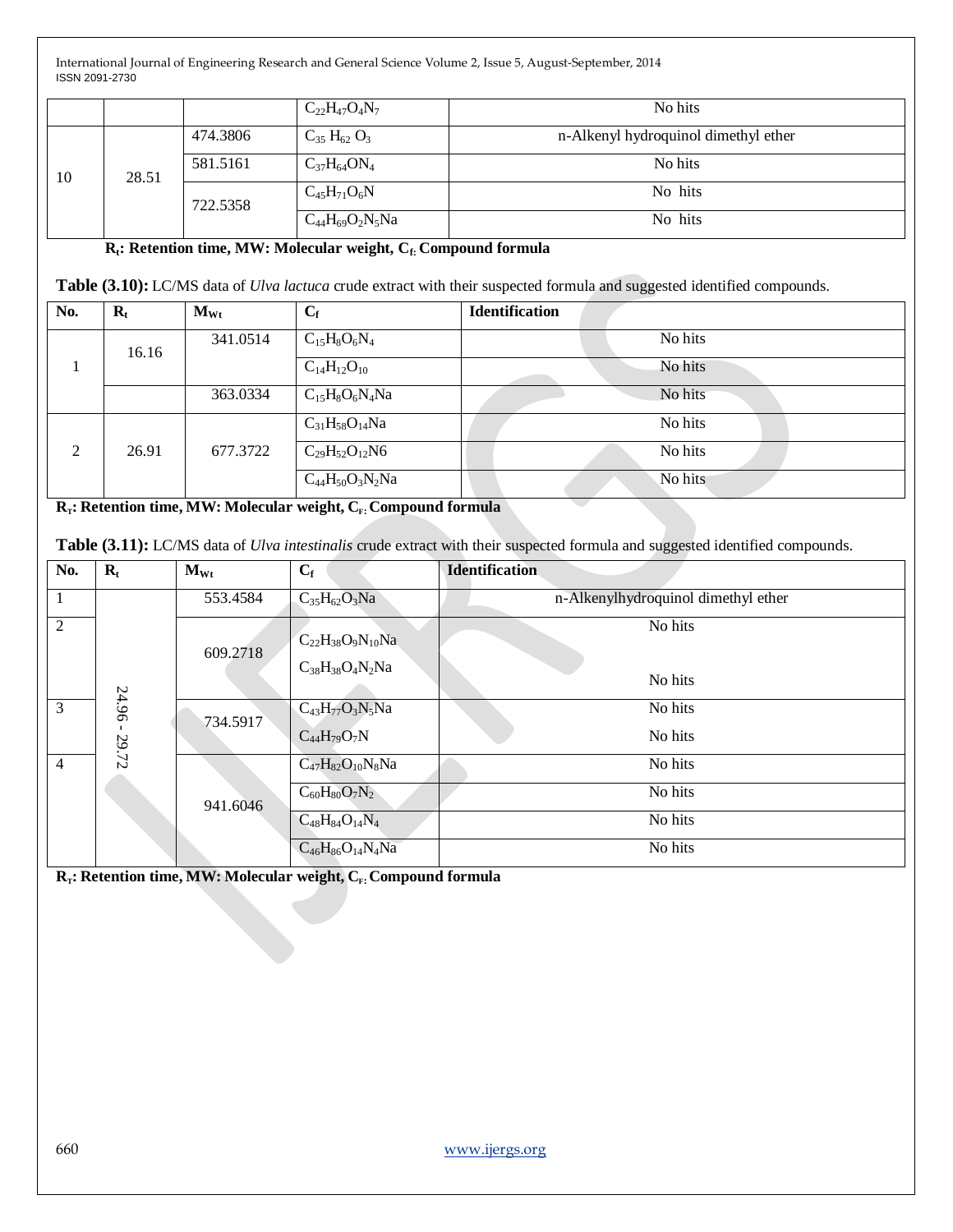

**Figure (3.1) LC/MS of** *Ulva fasciata* **crude extract**



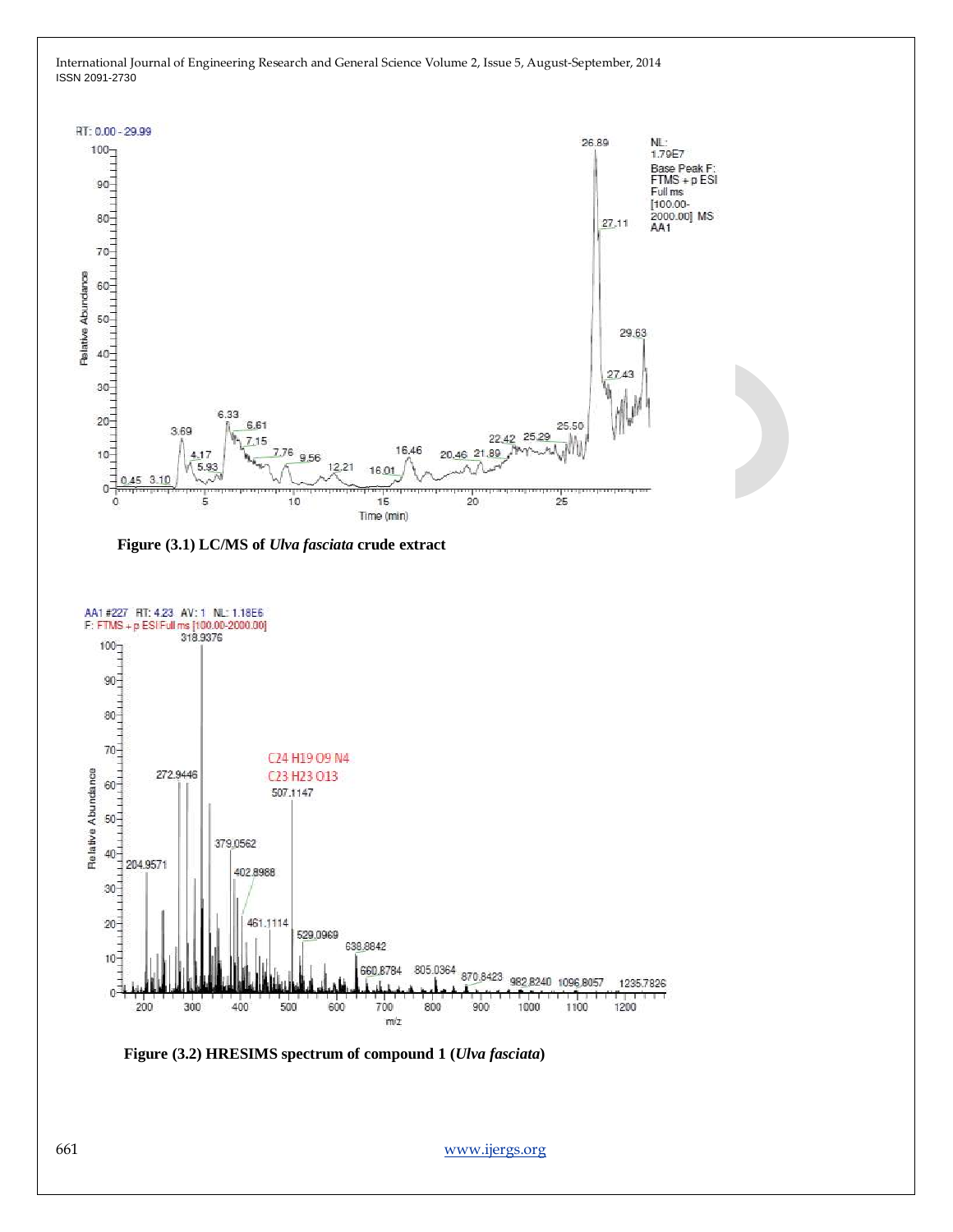





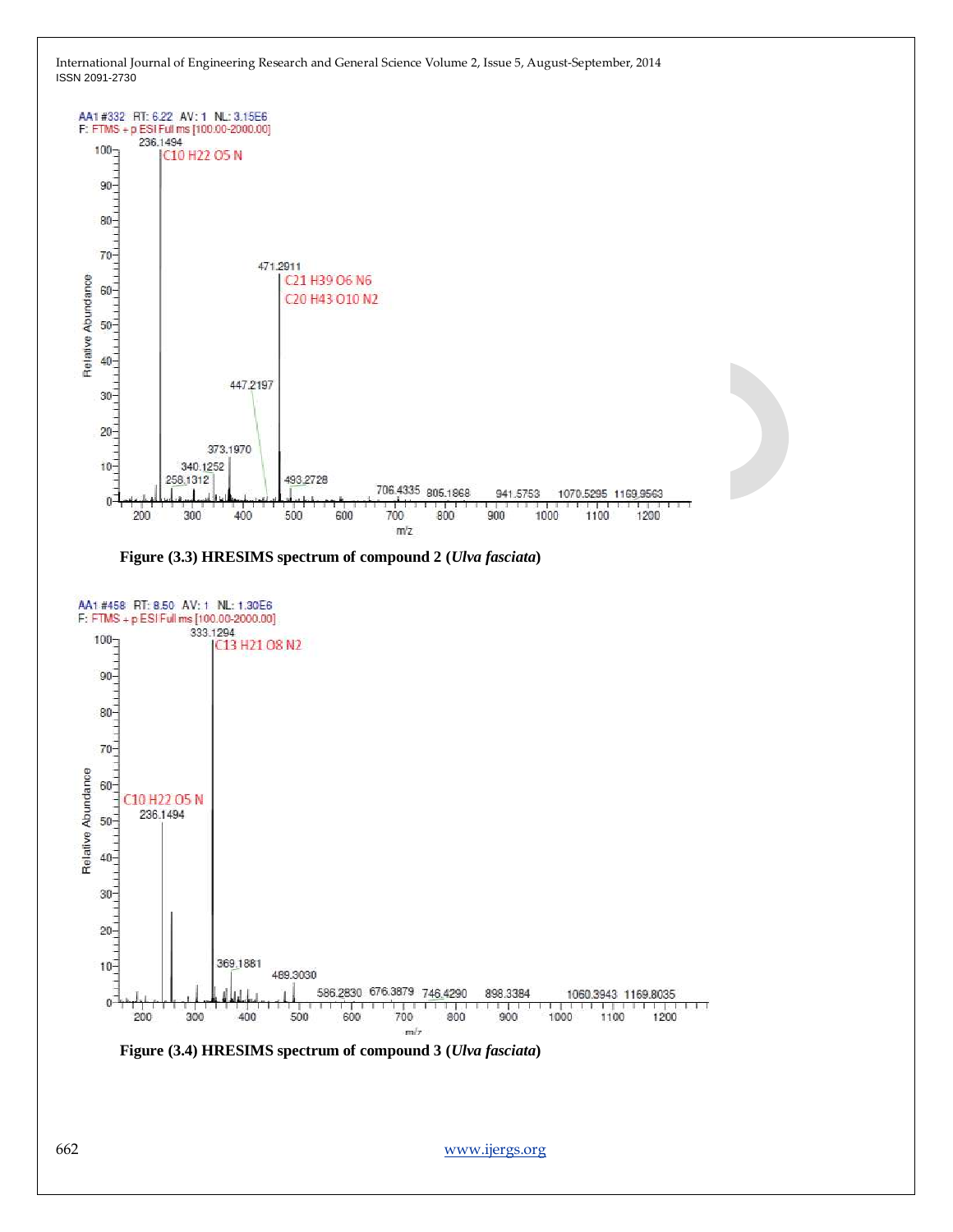

**Figure (3.5) HRESIMS spectrum of compound 4 (***Ulva fasciata***)**



**Figure (3.6) HRESIMS spectrum of compound 5 (***Ulva fasciata***)**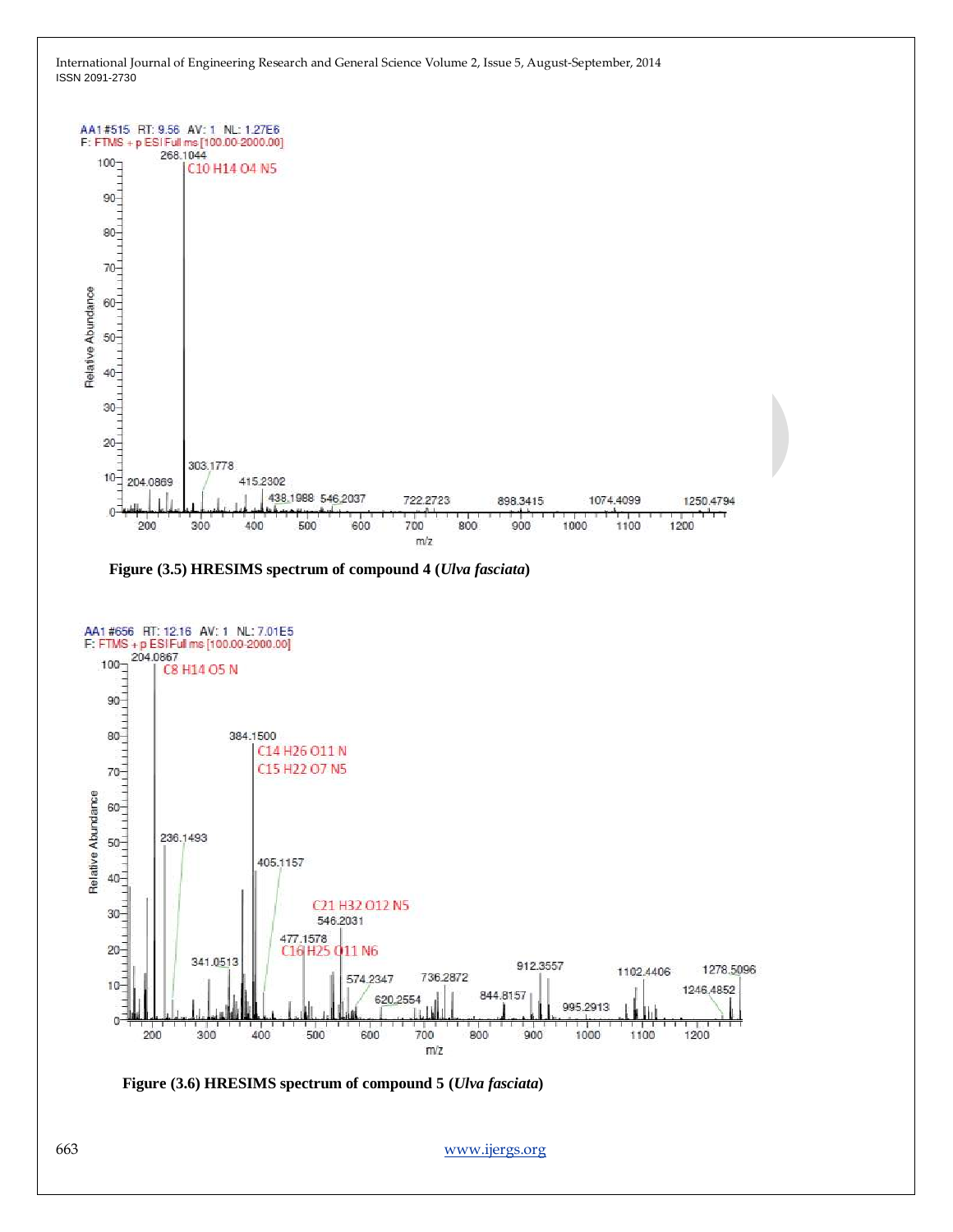





**Figure (3.8) HRESIMS spectrum of compound 7 (***Ulva fasciata***)**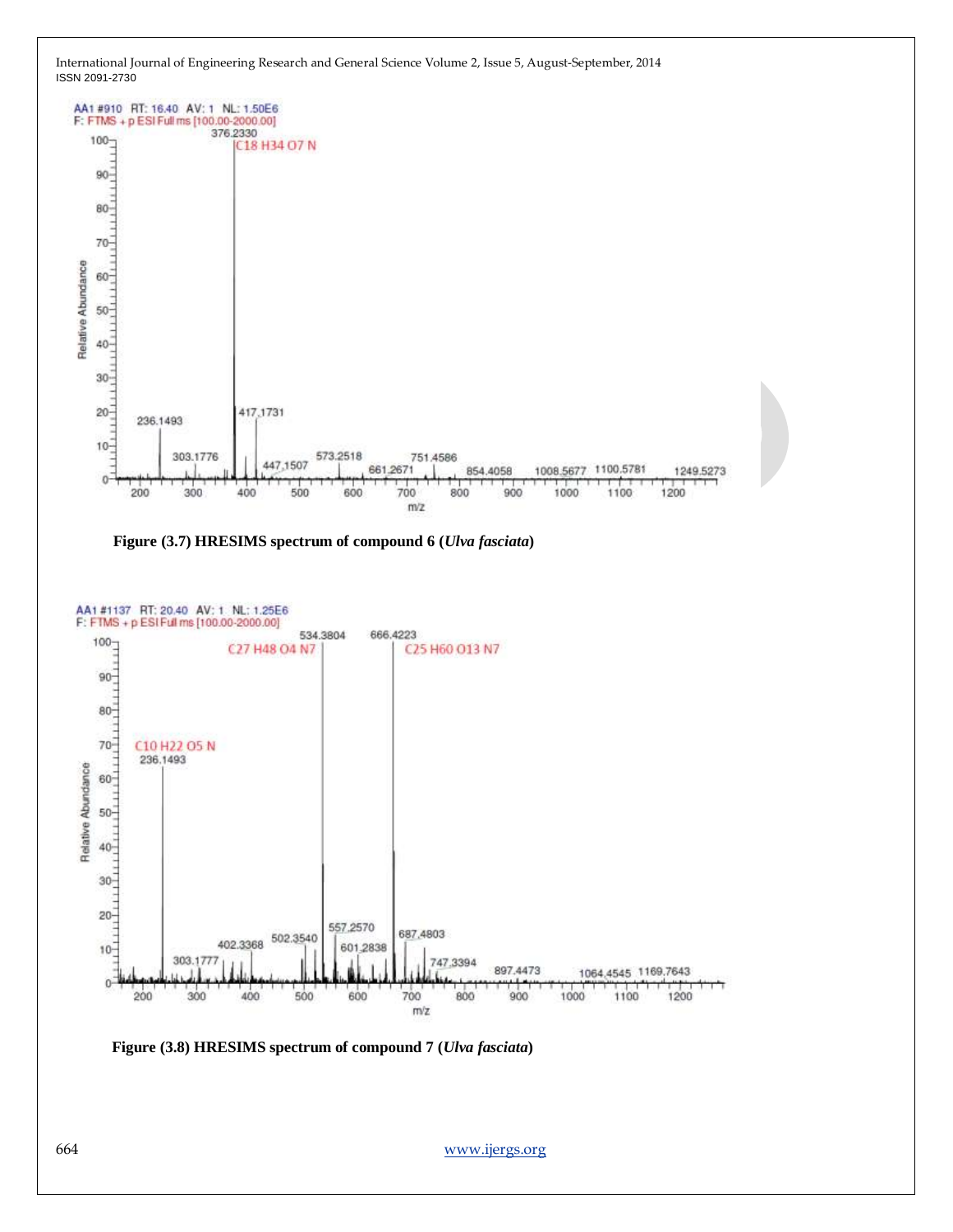





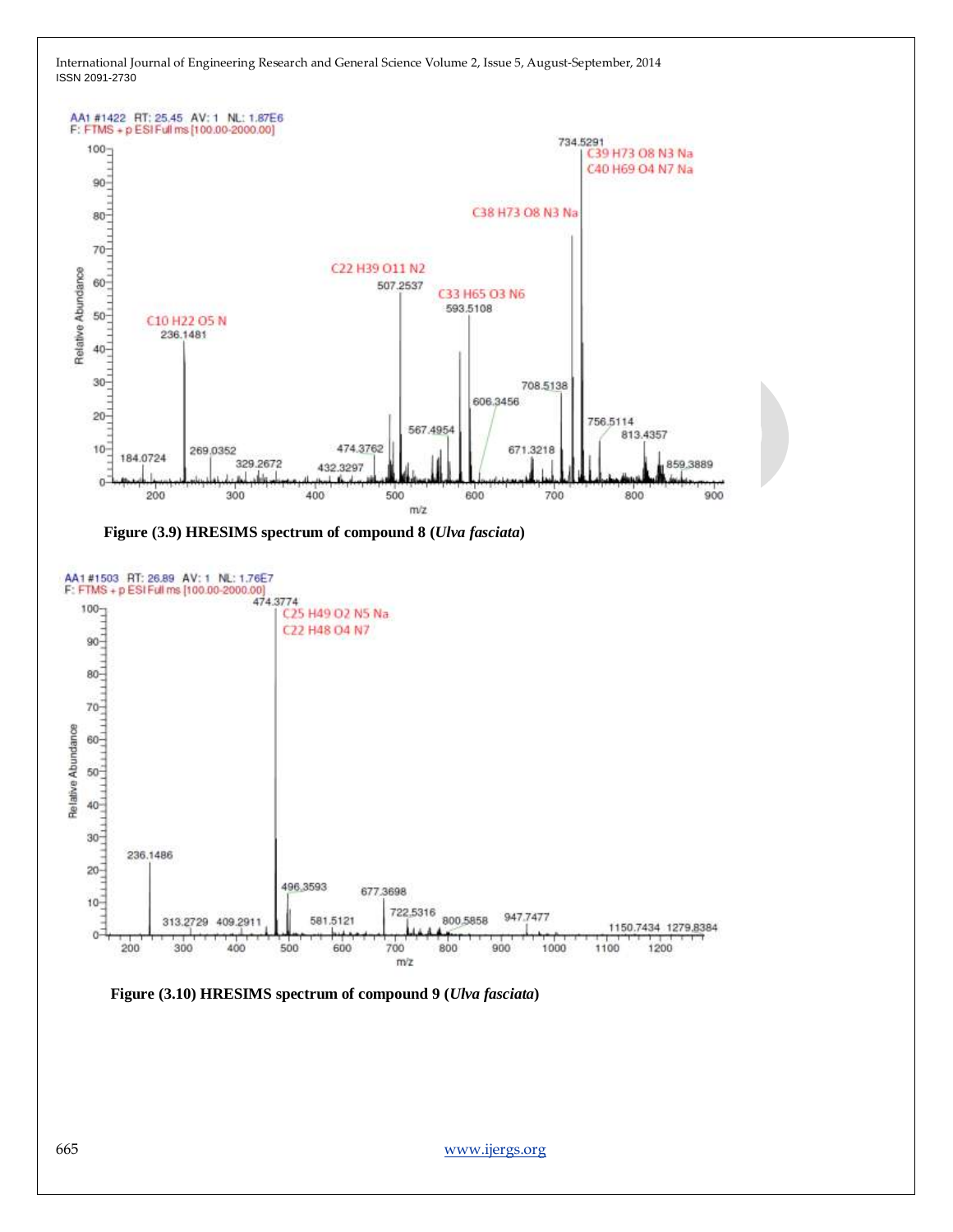

**Figure (3.11) HRESIMS spectrum of compound 10 (***Ulva fasciata***)**



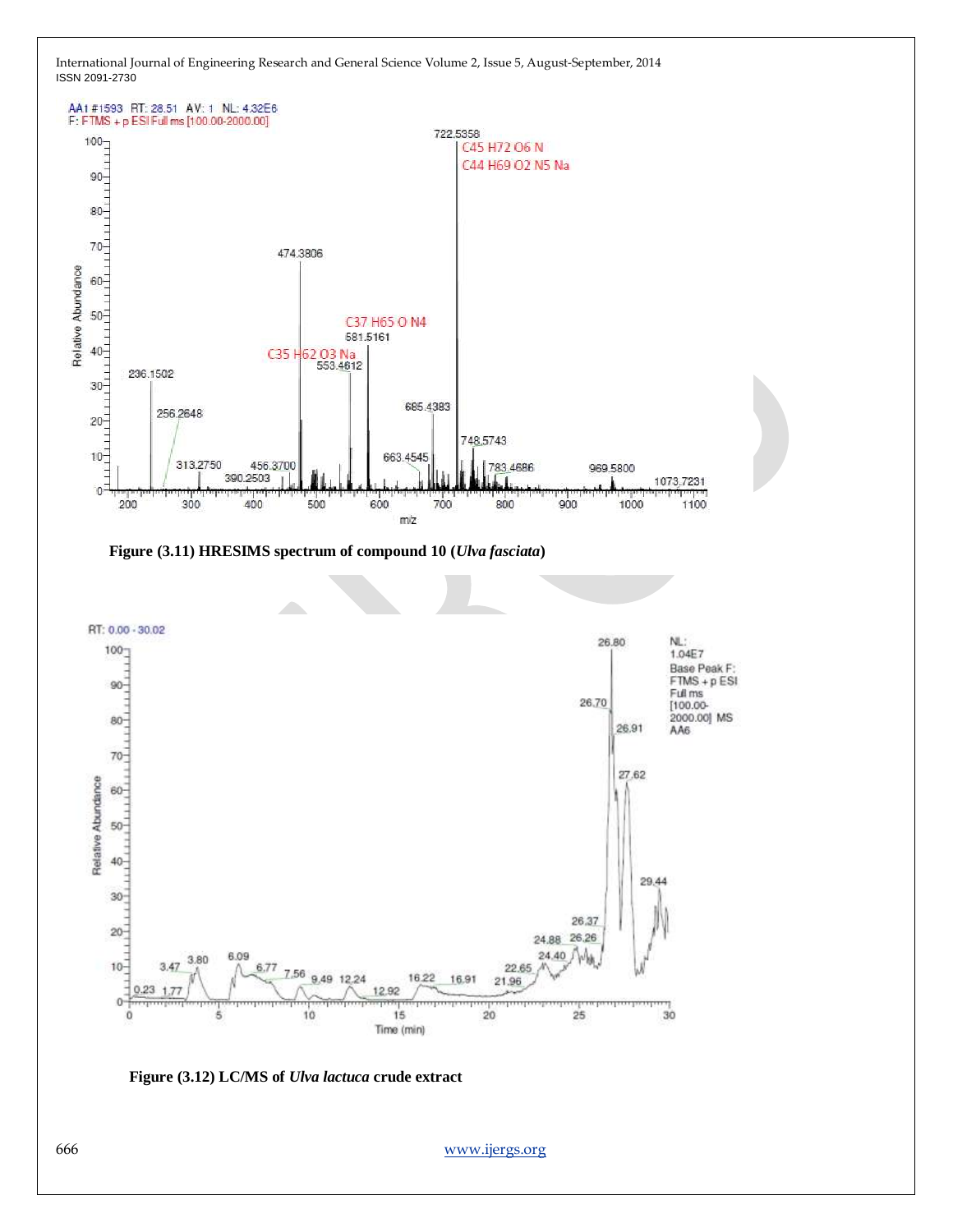

**Figure (3.14) HRESIMS spectrum of compound 2 (***Ulva lactuca***)**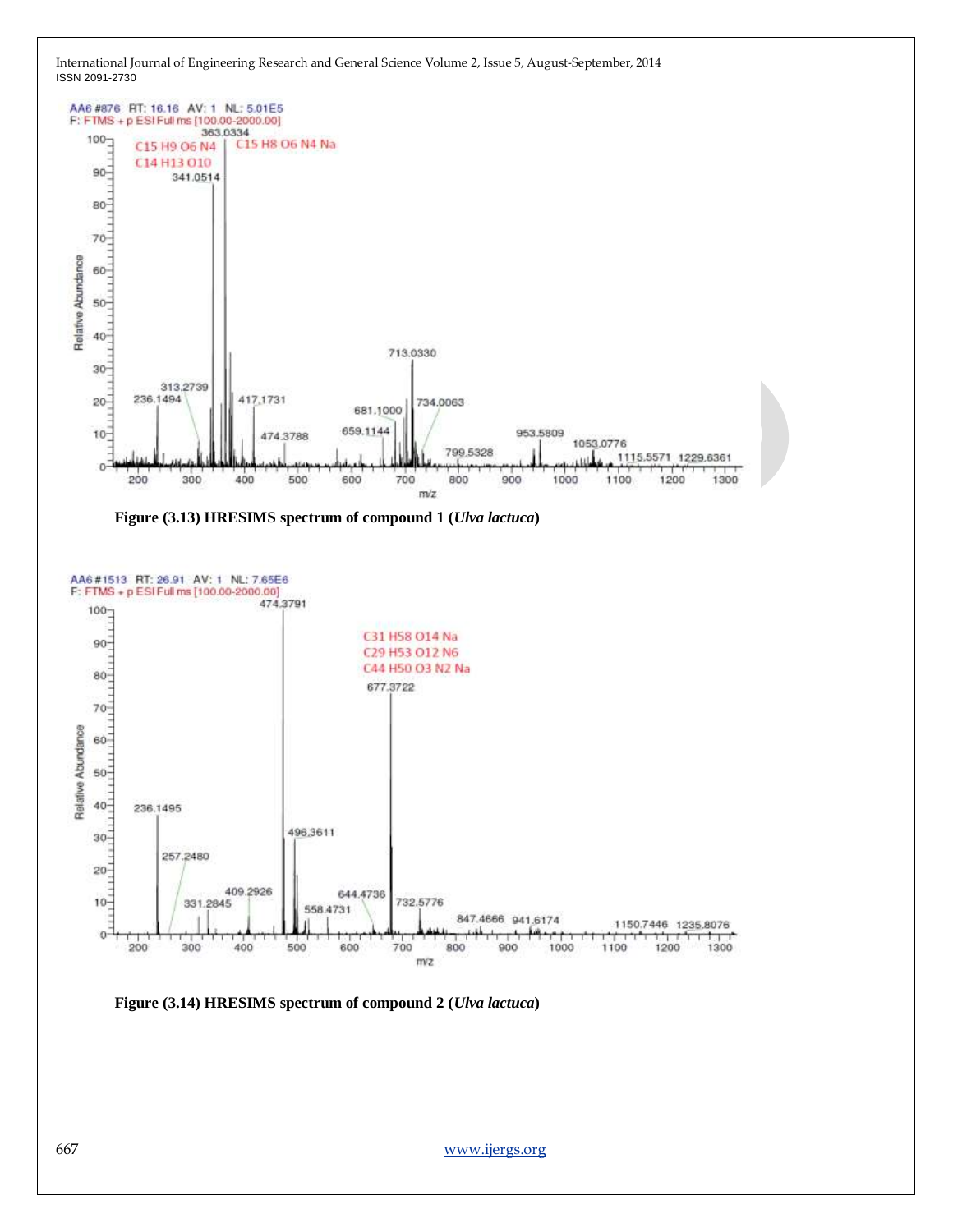





**Figure (3.16) HRESIMS spectrum of compound 2 (***Ulva intestinalis***)**